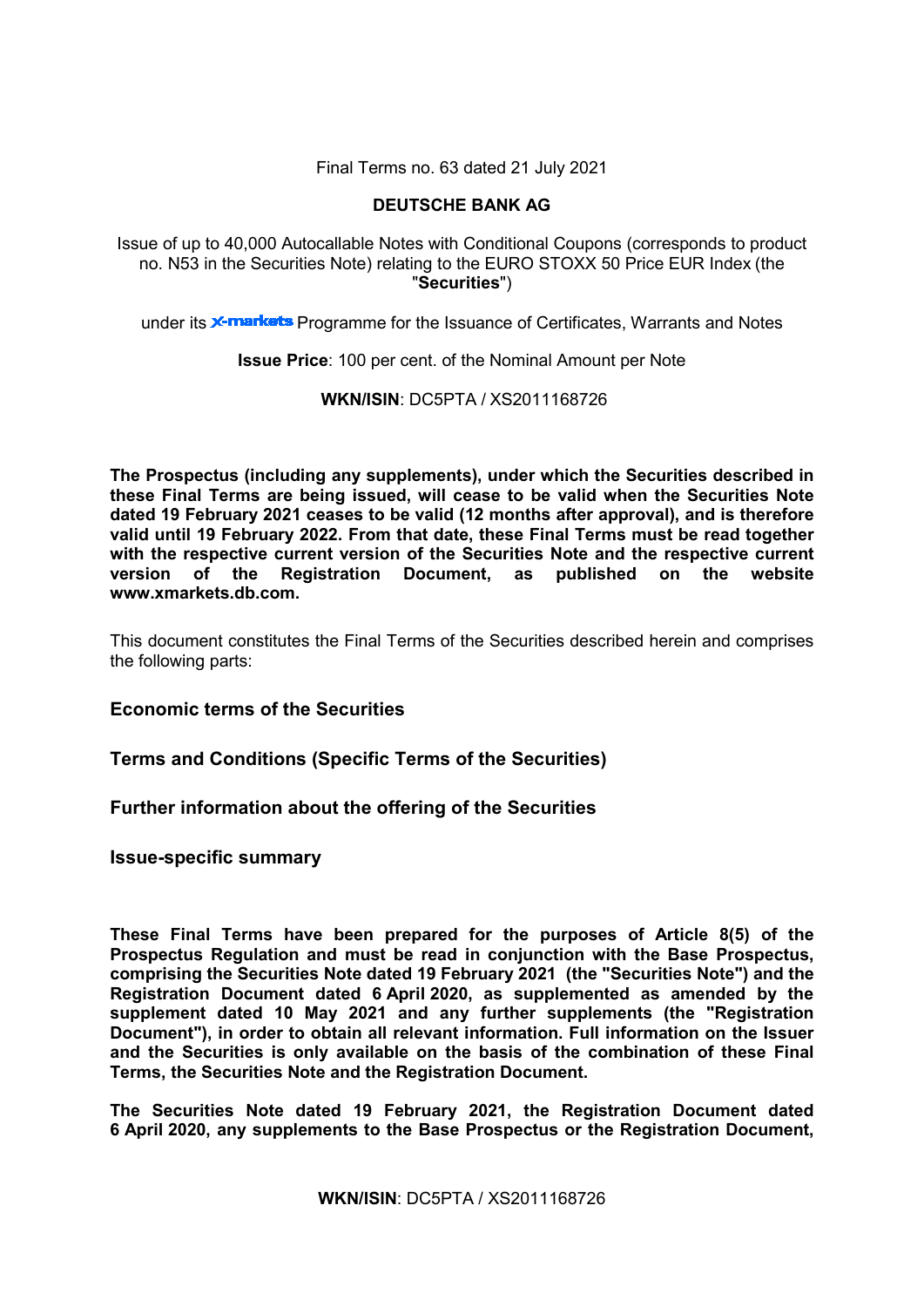**and the Final Terms are published, in accordance with Article 21(2)(a) of the Prospectus Regulation, in electronic form on the Issuer's website [\(www.xmarkets.db.com\)](http://www.xmarkets.db.com/).**

**In case of admission to trading of the Securities on the Luxembourg Stock Exchange, the Securities Note dated 19 February 2021, the Registration Document dated 6 April 2020, and any supplements, and the Final Terms are published on the website of the Luxembourg Stock Exchange (www.bourse.lu).**

**In addition, the Securities Note dated 19 February 2021 and the Registration Document dated 6 April 2020 and any supplements to the Base Prospectus or the Registration Document shall be available free of charge at the registered office of the Issuer, Deutsche Bank AG, Mainzer Landstrasse 11-17, 60329 Frankfurt am Main and its Spanish branch, Paseo De La Castellana, 18, 28046 Madrid, Spain.**

## **A summary of the individual issuance is annexed to the Final Terms.**

.

Terms not otherwise defined herein shall have the meaning given in the General Conditions of the Securities set out in the Terms and Conditions.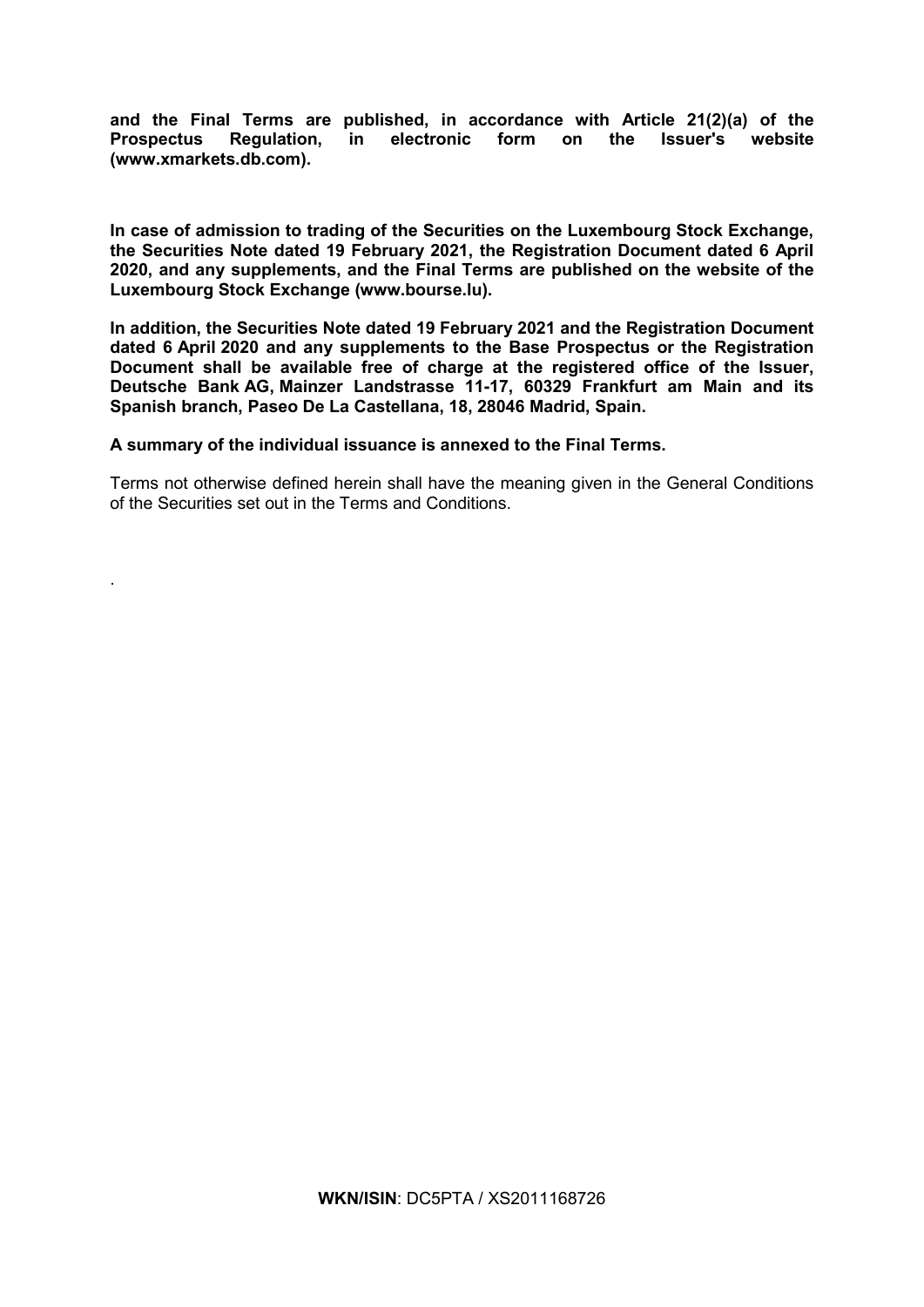# **Economic terms of the Securities**

The following description of the Security explains the economic terms of the Security and its characteristics.

# **Product No. N53: Autocallable Note with Conditional Coupons**

The Autocallable Note with Conditional Coupons is linked to the performance of the Underlying. The way this Note works results from the following key features:

## 1. Coupon payments

The Coupon Amount payable on a Coupon Payment Date depends on the value, price or level of the Underlying on the immediately preceding Observation Date.

- (a) If the Performance of the Underlying on an Observation Date is above or equal to the Additional Coupon Threshold, investors will receive on the immediately following Coupon Payment Date a Coupon Amount equal to the product of (i) the Nominal Amount and (ii) the sum of the Additional Coupon plus the Coupon;
- (b) If the Performance of the Underlying on an Observation Date is below the Additional Coupon Threshold but above or equal to the Coupon Threshold, investors will receive on the immediately following Coupon Payment Date a Coupon Amount equal to the product of (i) the Nominal Amount and (ii) the Coupon;
- (c) If the Performance of the Underlying on an Observation Date is below the Coupon Threshold, the Coupon Amount will be zero and no Coupon Amount will be paid on the immediately following Coupon Payment Date.

The Performance of the Underlying on an Observation Date is determined as the quotient of (A) the value, price or level of the Underlying on an Observation Date, and (B) its Initial Reference Level.

## 2. Early redemption

A check will be performed for this Note on each Observation Date other than the Valuation Date, as to whether the Performance of the Underlying is above or equal to the Redemption Threshold for such Observation Date (a Redemption Event). If a Redemption Event occurs, the Notes will be redeemed early at a Cash Amount equal to the product of (a) the Nominal Amount and (b) the sum of the Autocall Redemption Level for such Observation Date and the Autocall Additional Coupon for such Observation Date.

3. Redemption at maturity, subject to early redemption.

If the Final Performance of the Underlying: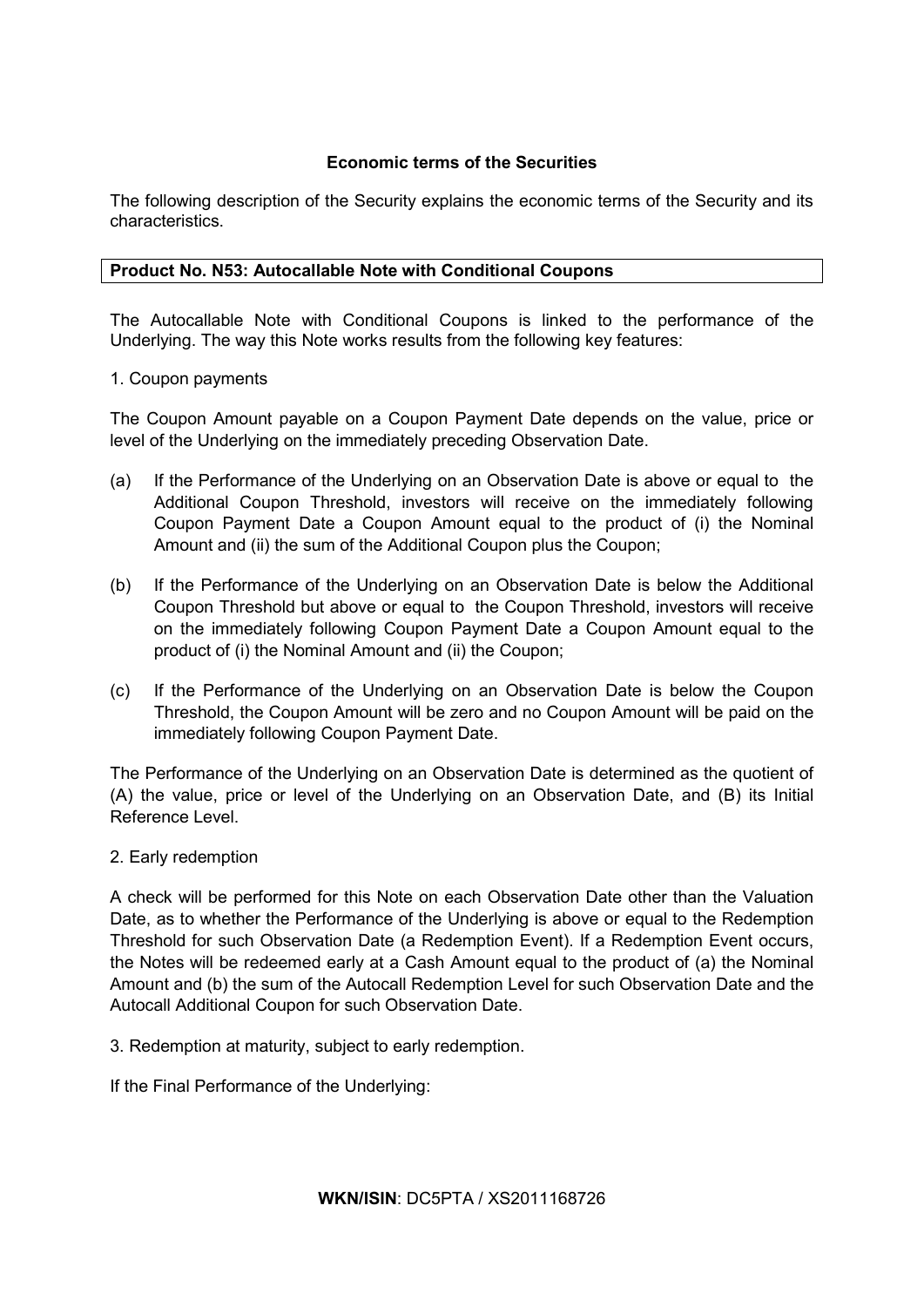- (a) is above or equal to the Redemption Threshold for the Observation Date falling on the Valuation Date, investors receive on the Settlement Date a Cash Amount equal to the product of (i) the Nominal Amount and (ii) the sum of (A) one plus (B) the Final Additional Coupon;
- (b) is below the Redemption Threshold for the Observation Date falling on the Valuation Date but above or equal to the Barrier, investors receive on the Settlement Date a Cash Amount equal to the Nominal Amount; or
- (c) is below the Barrier, investors receive on the Settlement Date a Cash Amount equal to greater of zero and the product of (i) the Nominal Amount and (ii) one minus the greater of (A) zero, and (B) the Put Strike minus the Final Performance of the Underlying.

The Final Performance of the Underlying is determined as the quotient of (A) the Final Reference Level, and (B) its Initial Reference Level.

Investors have no claims to the/deriving from the Underlying.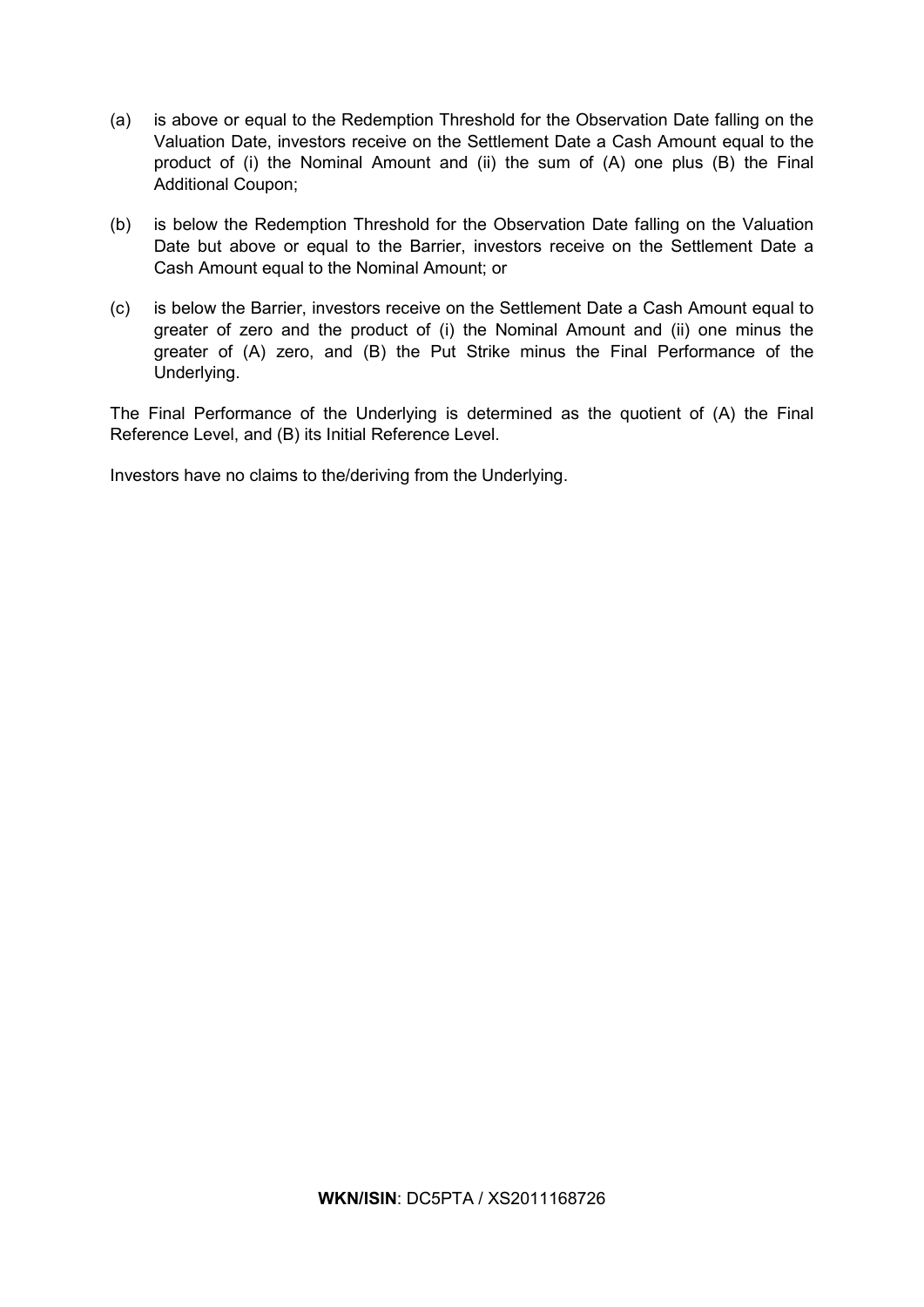# **Terms and Conditions**

The following "**Specific Terms of the Securities**" relating to the Securities shall, for the relevant Series of Securities, complete and put in concrete terms the General Conditions of the Securities for the purposes of such Series of Securities. The Specific Terms of the Securities and the General Conditions of the Securities together constitute the "**Terms and Conditions**" of the relevant Securities.

| Notes / Autocallable Note with Conditional Coupons                                                                                                                                                                                                                                                                                                                                                          |
|-------------------------------------------------------------------------------------------------------------------------------------------------------------------------------------------------------------------------------------------------------------------------------------------------------------------------------------------------------------------------------------------------------------|
| XS2011168726                                                                                                                                                                                                                                                                                                                                                                                                |
| DC5PTA                                                                                                                                                                                                                                                                                                                                                                                                      |
| 201116872                                                                                                                                                                                                                                                                                                                                                                                                   |
| Deutsche Bank AG, Frankfurt am Main                                                                                                                                                                                                                                                                                                                                                                         |
| Up to 40,000 Notes with an aggregate nominal amount of up to USD<br>80,000,000                                                                                                                                                                                                                                                                                                                              |
| 100 per cent. of the Nominal Amount                                                                                                                                                                                                                                                                                                                                                                         |
| 29 September 2021                                                                                                                                                                                                                                                                                                                                                                                           |
| USD 2,000 per Note                                                                                                                                                                                                                                                                                                                                                                                          |
| Deutsche Bank AG, Frankfurt                                                                                                                                                                                                                                                                                                                                                                                 |
| Type: Index<br>Name: EURO STOXX 50 Price EUR Index<br>Index Sponsor: STOXX Limited<br>Bloomberg page: SX5E Index<br>Reuters RIC: .SX5E<br>Reference Source: as defined in §5(3)(k) of the General Conditions<br>Multi-Exchange Index: Applicable<br>Related Exchange: as defined in §5(3)(m) of the General Conditions<br>Reference Currency: EUR<br>Currency Exchange: Currency Exchange is not applicable |
|                                                                                                                                                                                                                                                                                                                                                                                                             |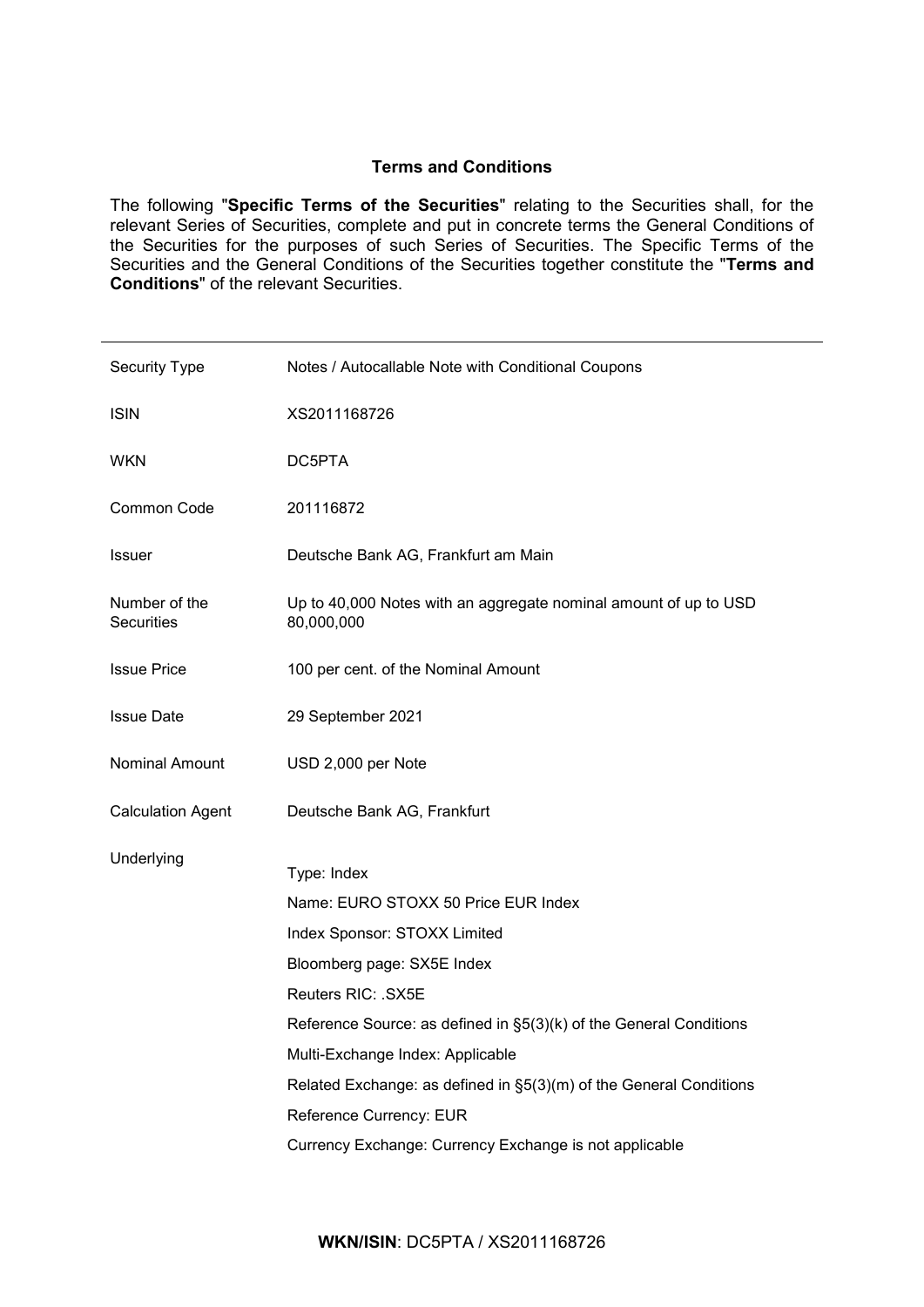| Settlement                               | <b>Cash Settlement</b>                                                                                                                                                                                                                                                                                         |      |                              |                                                                                                                                                                                                                          |
|------------------------------------------|----------------------------------------------------------------------------------------------------------------------------------------------------------------------------------------------------------------------------------------------------------------------------------------------------------------|------|------------------------------|--------------------------------------------------------------------------------------------------------------------------------------------------------------------------------------------------------------------------|
| Initial Reference Level                  | The Reference Level on the Initial Valuation Date                                                                                                                                                                                                                                                              |      |                              |                                                                                                                                                                                                                          |
| <b>Final Reference Level</b>             |                                                                                                                                                                                                                                                                                                                |      |                              | The Reference Level on the Valuation Date                                                                                                                                                                                |
| Reference Level                          |                                                                                                                                                                                                                                                                                                                |      |                              | In respect of any day, an amount (which shall be deemed to be a monetary<br>value in the Reference Currency) equal to: the Relevant Reference Level<br>Value on such day quoted by or published on the Reference Source. |
| <b>Relevant Reference</b><br>Level Value |                                                                                                                                                                                                                                                                                                                |      |                              | The official closing level of the Underlying on the Reference Source                                                                                                                                                     |
| <b>Initial Valuation Date</b>            |                                                                                                                                                                                                                                                                                                                |      | 29 September 2021            |                                                                                                                                                                                                                          |
| <b>Valuation Date</b>                    |                                                                                                                                                                                                                                                                                                                |      | 29 September 2031            |                                                                                                                                                                                                                          |
| <b>Observation Dates</b>                 |                                                                                                                                                                                                                                                                                                                |      |                              | Each of 29 September 2022, 29 September 2023, 30 September 2024, 29<br>September 2025, 29 September 2026, 29 September 2027, 29 September<br>2028, 28 September 2029, 30 September 2030 and the Valuation Date.          |
| <b>Coupon Observation</b><br>Dates       |                                                                                                                                                                                                                                                                                                                |      | <b>Each Observation Date</b> |                                                                                                                                                                                                                          |
| <b>Coupon Payment Date</b>               | Each of 3 October 2022, 3 October 2023, 2 October 2024, 1 October 2025,<br>1 October 2026, 1 October 2027, 3 October 2028, 2 October 2029, 2<br>October 2030 and the Settlement Date or, if such day is not a Business Day,<br>the Coupon Payment Date is postponed to the next day which is a Business<br>Day |      |                              |                                                                                                                                                                                                                          |
| <b>Business Day</b><br>Convention        | <b>Following Business Day Convention</b>                                                                                                                                                                                                                                                                       |      |                              |                                                                                                                                                                                                                          |
| <b>Barrier</b>                           |                                                                                                                                                                                                                                                                                                                |      |                              | 65 per cent. of the Initial Reference Level                                                                                                                                                                              |
| Cash Amount                              | If on an Observation Date other than the Valuation Date the<br>(a)<br>Performance of the Underlying is above or equal to the Redemption<br>Threshold (a "Redemption Event"), an amount equal to the product<br>of:                                                                                             |      |                              |                                                                                                                                                                                                                          |
|                                          |                                                                                                                                                                                                                                                                                                                | (i)  |                              | the Nominal Amount; and                                                                                                                                                                                                  |
|                                          |                                                                                                                                                                                                                                                                                                                | (ii) | the sum of:                  |                                                                                                                                                                                                                          |
|                                          |                                                                                                                                                                                                                                                                                                                |      | (A)                          | the Autocall Redemption Level for such Observation<br>Date; and                                                                                                                                                          |
|                                          |                                                                                                                                                                                                                                                                                                                |      | (B)                          | the Autocall Additional Coupon for such Observation<br>Date, or                                                                                                                                                          |
|                                          | (b)                                                                                                                                                                                                                                                                                                            |      |                              | If a Redemption Event has not occurred, and:                                                                                                                                                                             |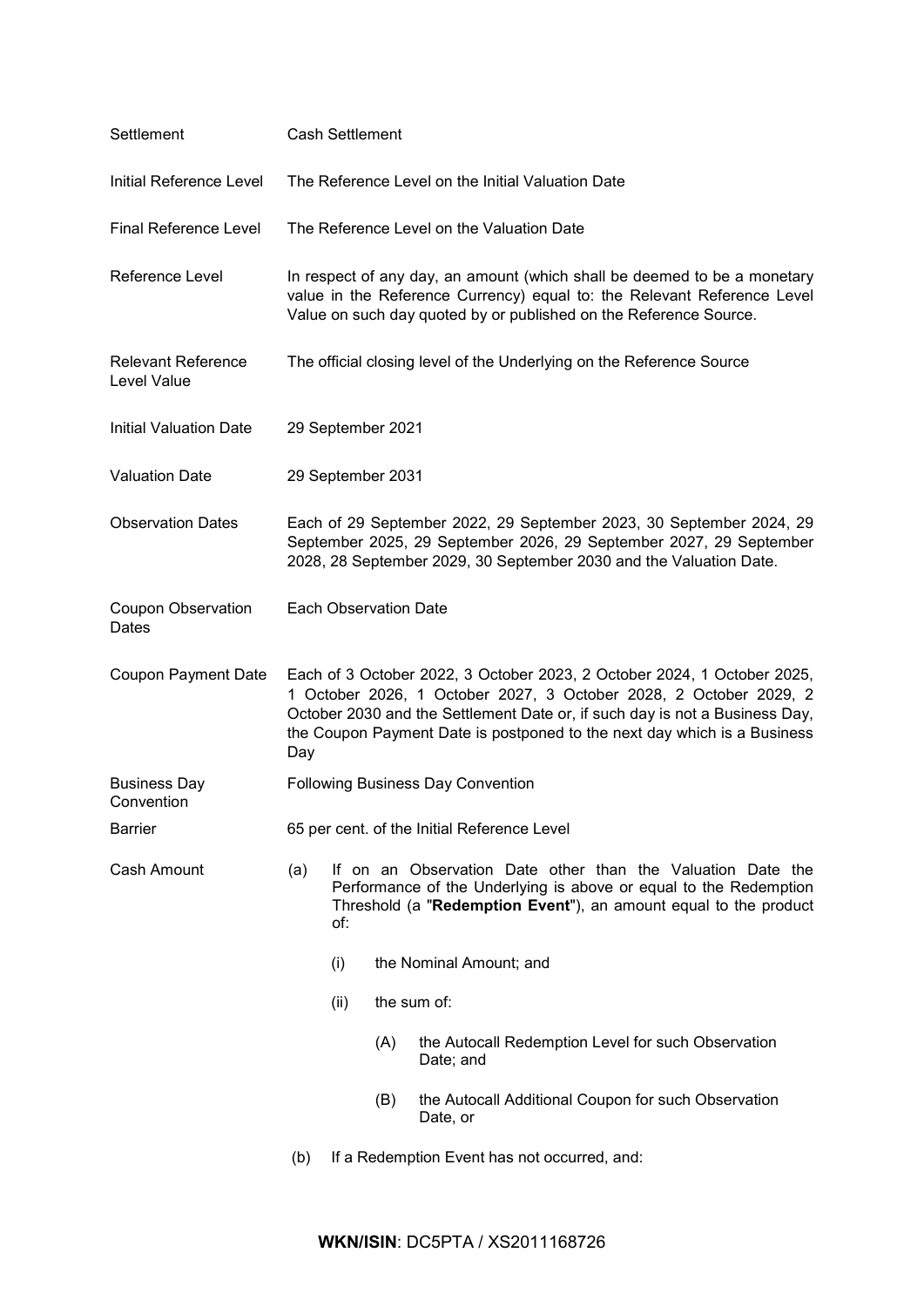|                          |     | (i)            | if the Final Performance is above or equal to the Redemption<br>Threshold, an amount equal to the product of: |             |                                                                                                                                                                                                            |
|--------------------------|-----|----------------|---------------------------------------------------------------------------------------------------------------|-------------|------------------------------------------------------------------------------------------------------------------------------------------------------------------------------------------------------------|
|                          |     |                | (A)<br>the Nominal Amount; and                                                                                |             |                                                                                                                                                                                                            |
|                          |     |                | (B)                                                                                                           |             | the sum of:                                                                                                                                                                                                |
|                          |     |                |                                                                                                               | (I)         | one; and                                                                                                                                                                                                   |
|                          |     |                |                                                                                                               | (II)        | the Final Additional Coupon; or                                                                                                                                                                            |
|                          |     | (ii)           |                                                                                                               | Amount; or  | if the Final Performance is below the Redemption Threshold but<br>above or equal to the Barrier, an amount equal to the Nominal                                                                            |
|                          |     | (iii)          |                                                                                                               |             | if the Final Performance is below the Barrier, an amount<br>(subject to a minimum of zero) equal to the product of:                                                                                        |
|                          |     |                | (A)                                                                                                           |             | the Nominal Amount; and                                                                                                                                                                                    |
|                          |     |                | (B)                                                                                                           |             | the difference between:                                                                                                                                                                                    |
|                          |     |                |                                                                                                               | (I)         | one minus,                                                                                                                                                                                                 |
|                          |     |                |                                                                                                               | (II)        | the greater of (1) zero and (2) the Put Strike minus<br>the Final Performance.                                                                                                                             |
| Coupon Payment           |     |                |                                                                                                               |             | Coupon Payment applies. In respect of an Observation Date:                                                                                                                                                 |
|                          | (a) |                |                                                                                                               |             | if the Performance of the Underlying is above or equal to the Coupon<br>Threshold, the Coupon Payment of the Coupon Amount will be made<br>on the next Coupon Payment Date, or                             |
|                          | (b) |                |                                                                                                               |             | if the Performance of the Underlying is below the Coupon Threshold,<br>no Coupon Payment will be made on the next Coupon Payment Date.                                                                     |
| Coupon Amount            | (a) |                |                                                                                                               |             | If on an Observation Date, the Performance of the Underlying is<br>above or equal to the Additional Coupon Threshold, the Coupon<br>Amount will be equal to the product of:                                |
|                          |     | (i)            |                                                                                                               |             | the Nominal Amount; and                                                                                                                                                                                    |
|                          |     | (ii)           |                                                                                                               | the sum of: |                                                                                                                                                                                                            |
|                          |     |                | (A)                                                                                                           |             | the Additional Coupon; plus                                                                                                                                                                                |
|                          |     |                | (B)                                                                                                           |             | the Coupon, or                                                                                                                                                                                             |
|                          | (b) |                |                                                                                                               |             | if on an Observation Date, the Performance of the Underlying is below<br>the Additional Coupon Threshold but above or equal to the Coupon<br>Threshold, the Coupon Amount will be equal to the product of: |
|                          |     | (i)            |                                                                                                               |             | the Nominal Amount; and                                                                                                                                                                                    |
|                          |     | (ii)           |                                                                                                               | the Coupon. |                                                                                                                                                                                                            |
| <b>Additional Coupon</b> |     | 2.17 per cent. |                                                                                                               |             |                                                                                                                                                                                                            |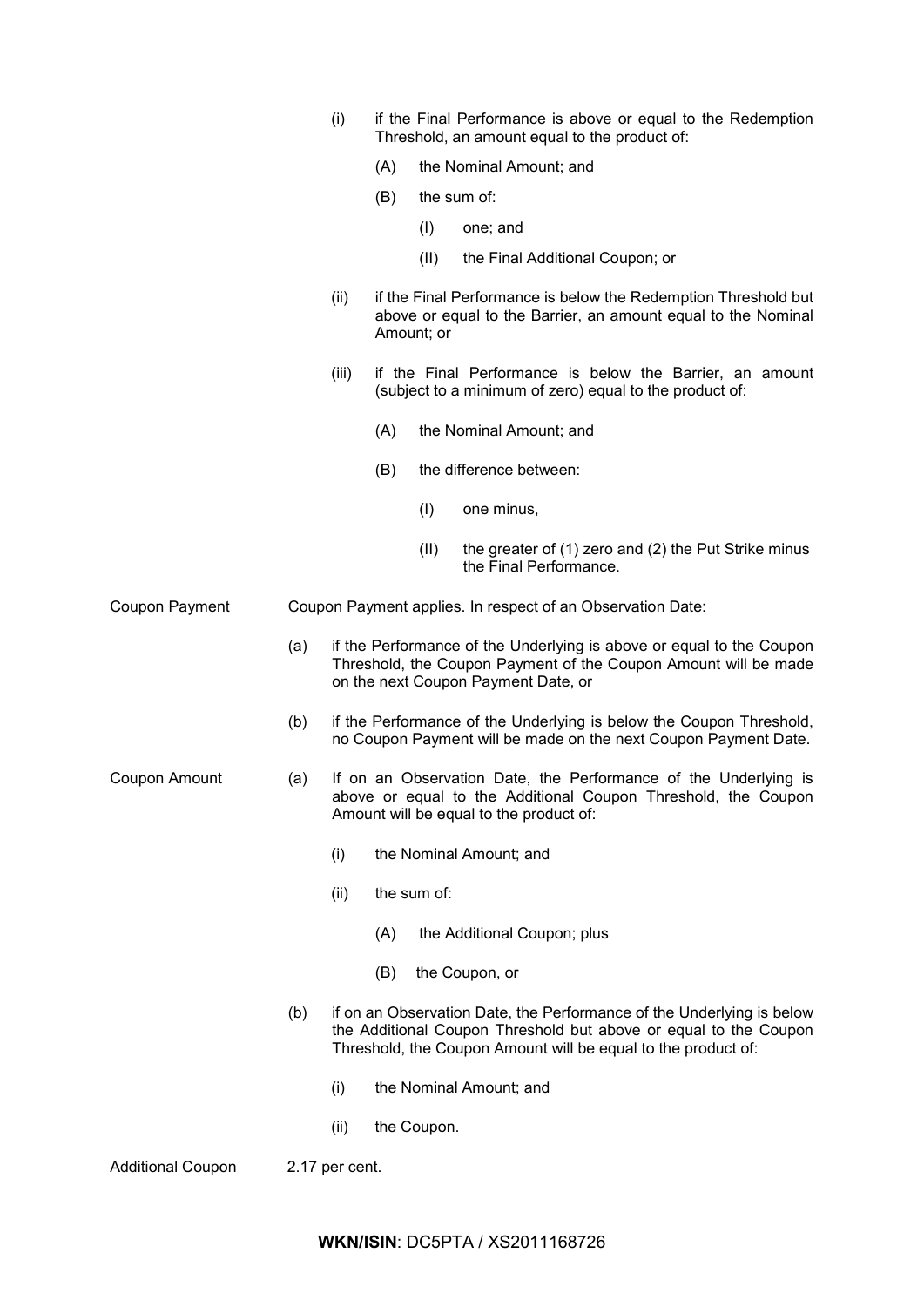| <b>Additional Coupon</b><br>Threshold     | 90 per cent. of the Initial Reference Level                                                                                                                                                                                                                                                                                                                                  |                                                                                                                                                                                                                                |  |  |
|-------------------------------------------|------------------------------------------------------------------------------------------------------------------------------------------------------------------------------------------------------------------------------------------------------------------------------------------------------------------------------------------------------------------------------|--------------------------------------------------------------------------------------------------------------------------------------------------------------------------------------------------------------------------------|--|--|
| <b>Autocall Additional</b><br>Coupon      | 2.17 per cent.                                                                                                                                                                                                                                                                                                                                                               |                                                                                                                                                                                                                                |  |  |
| <b>Autocall Redemption</b><br>Level       |                                                                                                                                                                                                                                                                                                                                                                              | 100 per cent.                                                                                                                                                                                                                  |  |  |
| Coupon                                    |                                                                                                                                                                                                                                                                                                                                                                              | 2.17 per cent.                                                                                                                                                                                                                 |  |  |
| Coupon Threshold                          |                                                                                                                                                                                                                                                                                                                                                                              | 80 per cent. of the Initial Reference Level                                                                                                                                                                                    |  |  |
| Early Redemption<br>Date                  |                                                                                                                                                                                                                                                                                                                                                                              | In respect of an Observation Date other than the Valuation Date, the<br>Coupon Payment Date immediately following such Observation Date                                                                                        |  |  |
| <b>Final Additional</b><br>Coupon         |                                                                                                                                                                                                                                                                                                                                                                              | 2.17 per cent.                                                                                                                                                                                                                 |  |  |
| <b>Final Performance</b>                  |                                                                                                                                                                                                                                                                                                                                                                              | In respect of the Underlying, the quotient of (a) the Final Reference Level<br>(as numerator), and (b) the Initial Reference Level (as denominator)                                                                            |  |  |
| Performance                               | In respect of the Underlying and an Observation Date, the quotient of (a)<br>Redemption Determination Amount in respect of such Observation Date (as<br>numerator), and (b) the Initial Reference Level (as denominator)                                                                                                                                                     |                                                                                                                                                                                                                                |  |  |
| <b>Put Strike</b>                         |                                                                                                                                                                                                                                                                                                                                                                              | 100 per cent.                                                                                                                                                                                                                  |  |  |
| Redemption<br><b>Determination Amount</b> | The Relevant Reference Level Value of the Underlying on an Observation<br>Date                                                                                                                                                                                                                                                                                               |                                                                                                                                                                                                                                |  |  |
| <b>Redemption Threshold</b>               |                                                                                                                                                                                                                                                                                                                                                                              | 100 per cent. of the Initial Reference Level                                                                                                                                                                                   |  |  |
| <b>Settlement Date</b>                    | (a)                                                                                                                                                                                                                                                                                                                                                                          | if a Redemption Event has occurred on an Observation Date, the<br>Settlement Date will be the Early Redemption Date scheduled to fall<br>immediately after the date on which such Observation Date is<br>scheduled to fall; or |  |  |
|                                           | (b)                                                                                                                                                                                                                                                                                                                                                                          | if a Redemption Event has not occurred, the Settlement Date will be<br>the later of (i) 1 October 2031 and (ii) the second Business Day after<br>the Valuation Date                                                            |  |  |
| <b>Settlement Currency</b>                | United States Dollars ("USD")                                                                                                                                                                                                                                                                                                                                                |                                                                                                                                                                                                                                |  |  |
| <b>Business Day</b>                       | A day on which the Trans-European Automated Real-time Gross settlement<br>Express Transfer (TARGET2) system (or any successor thereto) is open,<br>and on which commercial banks and foreign exchange markets settle<br>payments in the Business Day Location(s) specified in the Specific Terms of<br>the Securities. Saturday and Sunday are not considered Business Days. |                                                                                                                                                                                                                                |  |  |
| <b>Business Day</b><br>Locations          | London, New York City and Frankfurt am Main                                                                                                                                                                                                                                                                                                                                  |                                                                                                                                                                                                                                |  |  |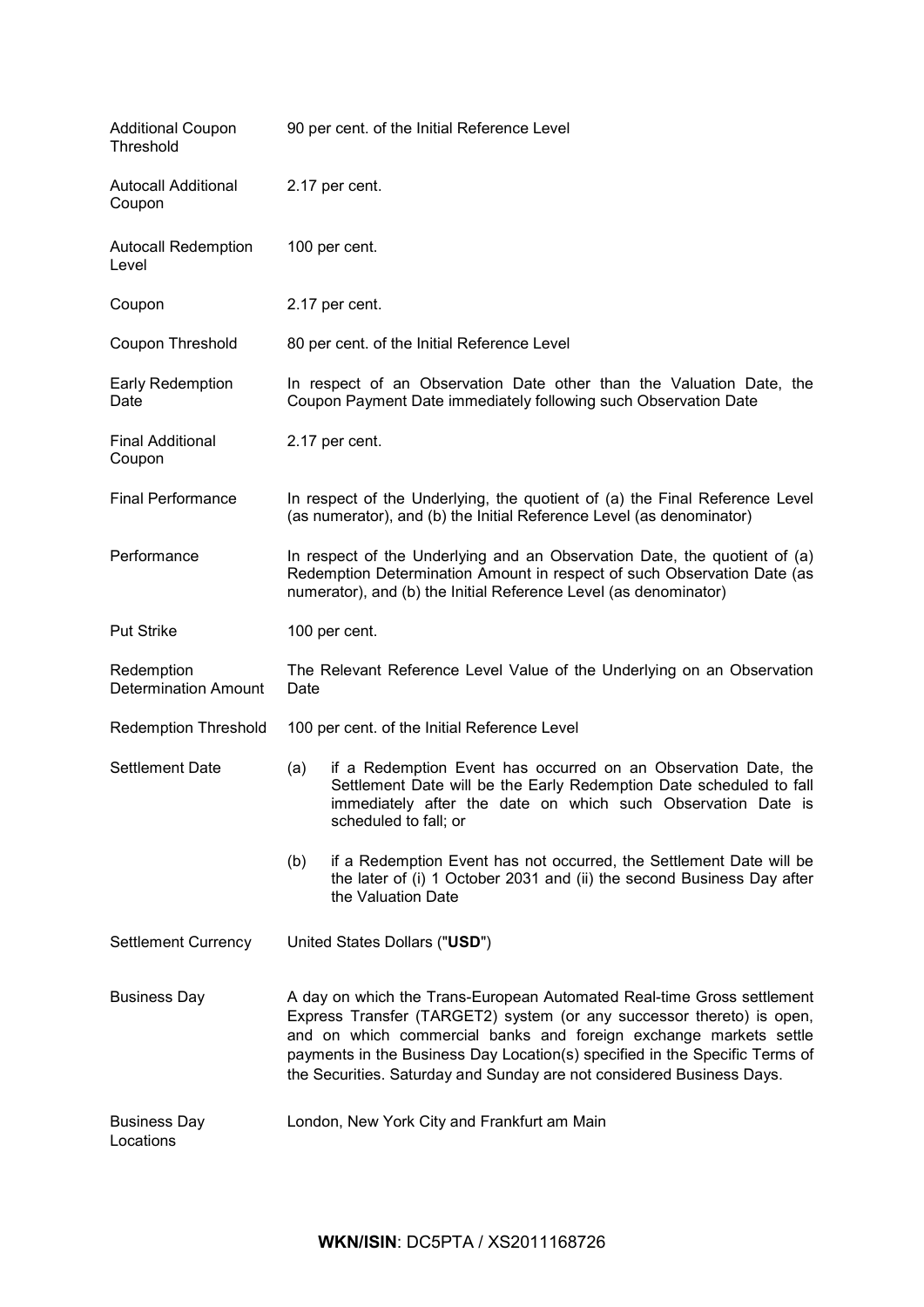| <b>Correction Period</b> | Two Business Days prior to the due date for any payment or delivery under<br>the Securities, the amount of which is determined in whole or in part by<br>reference to such value or price of the Reference Item |
|--------------------------|-----------------------------------------------------------------------------------------------------------------------------------------------------------------------------------------------------------------|
| Form of Securities       | Global Security in bearer form                                                                                                                                                                                  |
| <b>Clearing Agent</b>    | Euroclear Bank SA/NV, 1 boulevard Albert II, 1210 Brussels, Belgium                                                                                                                                             |
|                          | Clearstream Banking Luxembourg S.A., 42 avenue John F. Kennedy, L-<br>1855 Luxembourg                                                                                                                           |
| Governing Law            | German law                                                                                                                                                                                                      |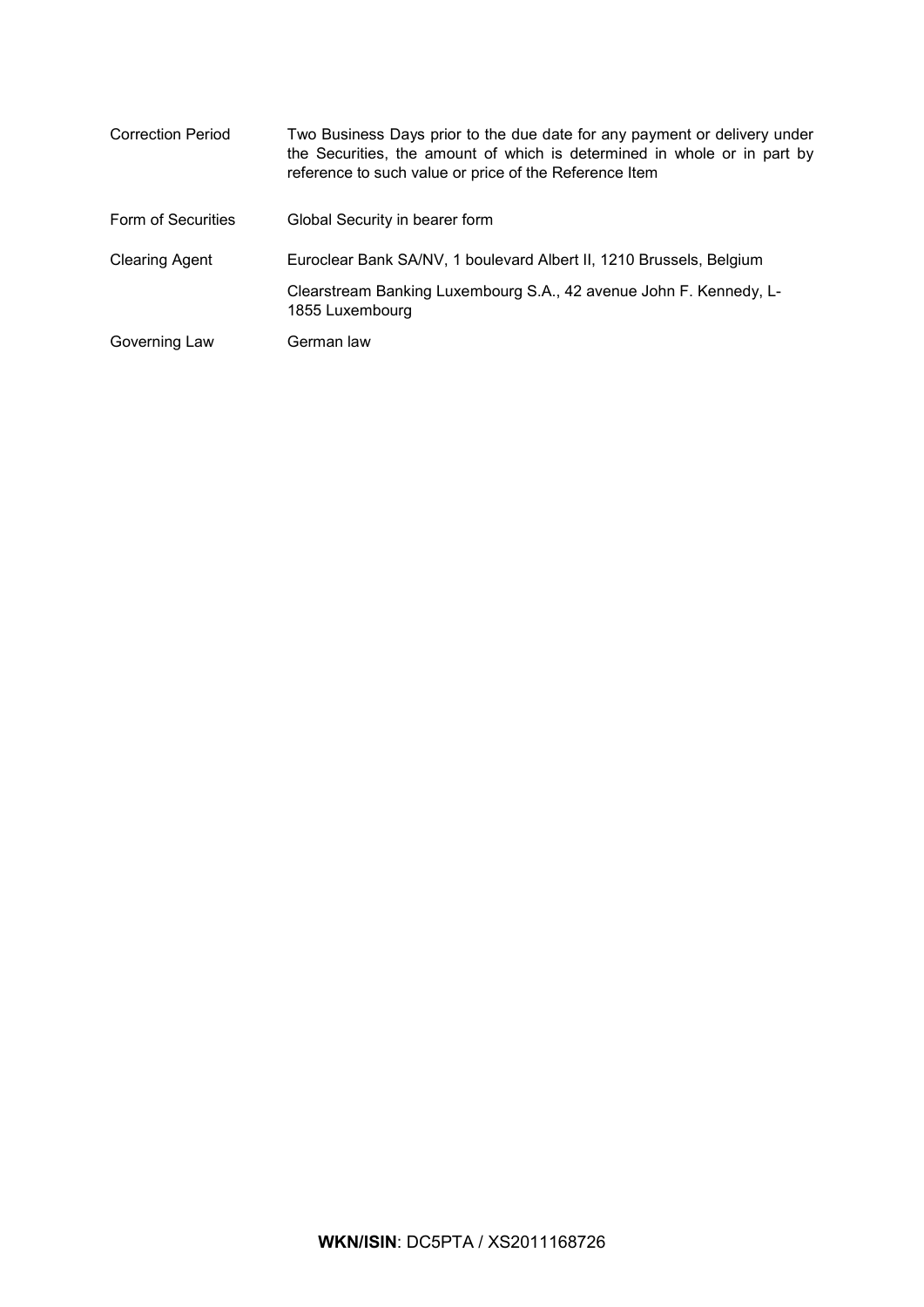# **Further information about the offering of the Securities**

| <b>Listing and trading</b>                                           |                                                                                                                                                                                                                                                                                                                                |
|----------------------------------------------------------------------|--------------------------------------------------------------------------------------------------------------------------------------------------------------------------------------------------------------------------------------------------------------------------------------------------------------------------------|
| Listing and trading                                                  | Application has been made to list the Securities on the<br>Official List of the Luxembourg Stock Exchange and to<br>trade them on the Regulated Market of the Luxembourg<br>Stock Exchange, which is a regulated market for the<br>purposes of Directive 2014/65/EU (as amended).                                              |
| Minimum trade size                                                   | USD 2,000 (One security – traded in notional format)                                                                                                                                                                                                                                                                           |
| Estimate of total expenses related to<br>admission to trading        | EUR 4,468                                                                                                                                                                                                                                                                                                                      |
| <b>Offering of Securities</b>                                        |                                                                                                                                                                                                                                                                                                                                |
| Investor minimum subscription amount                                 | The minimum allocation per investor will be one<br>Security                                                                                                                                                                                                                                                                    |
| Investor maximum subscription amount                                 | Not applicable                                                                                                                                                                                                                                                                                                                 |
| The subscription period                                              | Applications to subscribe for the Securities may be<br>made through the distribution agent from 21 July 2021<br>until 27 September 2021(15:00 Madrid time).                                                                                                                                                                    |
|                                                                      | The Issuer reserves the right for any reason to reduce<br>the number of Securities offered.                                                                                                                                                                                                                                    |
|                                                                      | In the event that during the Subscription Period the<br>requests exceed the amount of the offer destined to<br>prospective investors equal to the maximum aggregate<br>nominal amount, the Issuer may proceed to early<br>terminate the Subscription Period and may immediately<br>suspend the acceptance of further requests. |
|                                                                      | Any such change or any amendment to the Subscription<br>Period will be communicated to investors by means of a<br>notice published on the website of the Issuer (www.x-<br>markets.db.com).                                                                                                                                    |
| Cancellation<br>οf<br>the<br>issuance<br>of the<br><b>Securities</b> | The Issuer reserves the right for any reason to cancel<br>the issuance of the Securities.                                                                                                                                                                                                                                      |
|                                                                      | Any such decision will be communicated to investors by<br>means of a notice published on the website of the<br>Issuer (www.x-markets.db.com).                                                                                                                                                                                  |
|                                                                      | For the avoidance of doubt, if any application has been<br>made by a potential investor and the Issuer exercises<br>such a right, each such potential investor shall not be<br>entitled to subscribe or otherwise purchase any<br>Securities.                                                                                  |
| Early closing of the subscription period of<br>the Securities        | The Issuer reserves the right for any reason to close the<br>subscription period early.                                                                                                                                                                                                                                        |
| Conditions to which the offer is subject:                            | Offers of the Securities are conditional on their issue.                                                                                                                                                                                                                                                                       |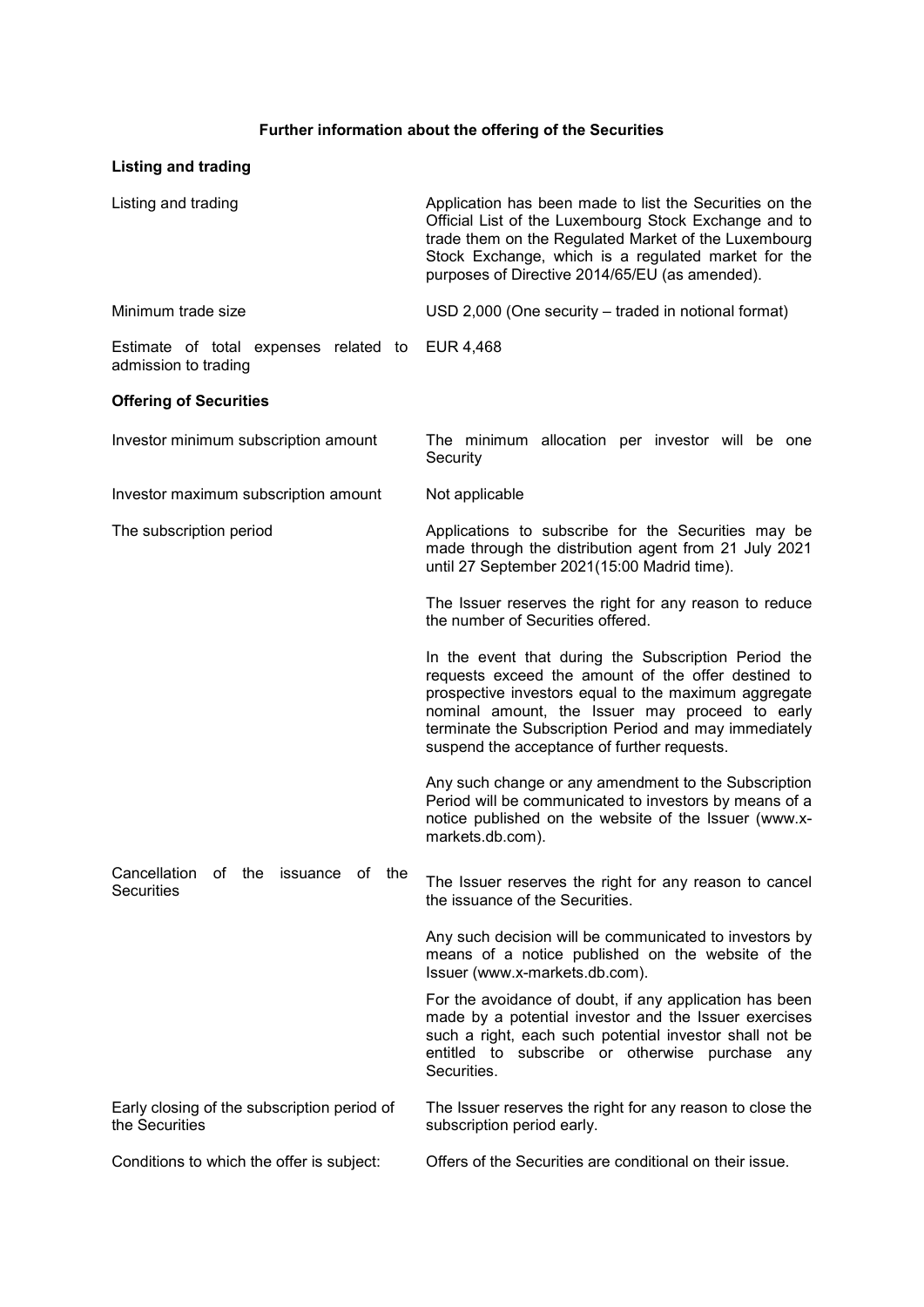| Description of the application process:                                                                                                                | Applications to purchase Securities will be made<br>through local branches of Deutsche Bank S.A.E.                                                                                                                                                                                                                                                                                                                                                      |
|--------------------------------------------------------------------------------------------------------------------------------------------------------|---------------------------------------------------------------------------------------------------------------------------------------------------------------------------------------------------------------------------------------------------------------------------------------------------------------------------------------------------------------------------------------------------------------------------------------------------------|
|                                                                                                                                                        | domiciled at Paseo De La Castellana, 18, 28046<br>Madrid, Spain                                                                                                                                                                                                                                                                                                                                                                                         |
| Description<br>of possibility to reduce<br>subscriptions and manner for refunding<br>excess amount paid by applicants:                                 | Not applicable                                                                                                                                                                                                                                                                                                                                                                                                                                          |
| Details of the method and time limits for<br>paying up and delivering the Securities:                                                                  | Investors will be notified by the Issuer or the relevant<br>Financial Intermediary of their allocations of Securities<br>and the settlement arrangements in respect thereof.<br>The Securities will be issued on the Issue Date and the<br>Securities will be delivered on the Value Date against<br>payment to the Issuer of the net subscription price.                                                                                               |
| Manner in and date on which results of the<br>offer are to be made public:                                                                             | The Issuer will in its sole discretion determine the final<br>amount of Securities to be issued (which will be<br>dependent on the outcome of the offer), up to a limit of<br>40,000 Securities                                                                                                                                                                                                                                                         |
|                                                                                                                                                        | The precise number of Securities to be issued will be<br>published on the website of the Issuer (www.x-<br>markets.db.com) on or around the Issue Date                                                                                                                                                                                                                                                                                                  |
|                                                                                                                                                        | The results of the offer will be available from the<br>Distributor following the Subscription Period and prior to<br>the Issue Date.                                                                                                                                                                                                                                                                                                                    |
|                                                                                                                                                        | The results of the offer are available free of charge from<br>the third business day after the Issue Date in the<br>branches of the relevant Paying Agent. The results of<br>the offer will be filed with the Spanish Securities Market<br>Commission (Comisión Nacional del Mercado de<br>Valores) (the "CNMV") and will be published on the<br>of<br>the<br>Luxembourg<br>Stock<br>website<br>Exchange<br>(www.bourse.lu) and the CNMV (www.cnmv.es). |
| Procedure for exercise of any right of pre-<br>emption, negotiability of subscription rights<br>and treatment of subscription rights not<br>exercised: | Not applicable                                                                                                                                                                                                                                                                                                                                                                                                                                          |
| Categories of potential investors to which                                                                                                             | Non-qualified investors                                                                                                                                                                                                                                                                                                                                                                                                                                 |
| the Securities are offered and whether<br>tranche(s) have been reserved for certain<br>countries:                                                      | The offer may be made in Spain to any person which<br>complies with all other requirements for investment as<br>set out in the Securities Note or otherwise determined<br>and/or the<br>the<br>Issuer<br>relevant<br>Financial<br>by<br>Intermediaries. In other EEA countries, offers will only<br>be made pursuant to an exemption under the<br>Prospectus Regulation.                                                                                |
| Process for notification to applicants of the<br>amount allotted and the indication whether<br>dealing may begin before notification is<br>made:       | Each investor will be notified by the relevant Distributor<br>of its allocation of Securities after the end of the<br>Subscription Period and before the Issue Date                                                                                                                                                                                                                                                                                     |
| Name(s) and address(es), to the extent                                                                                                                 | Local branches of Deutsche Bank S.A.E. domiciled at                                                                                                                                                                                                                                                                                                                                                                                                     |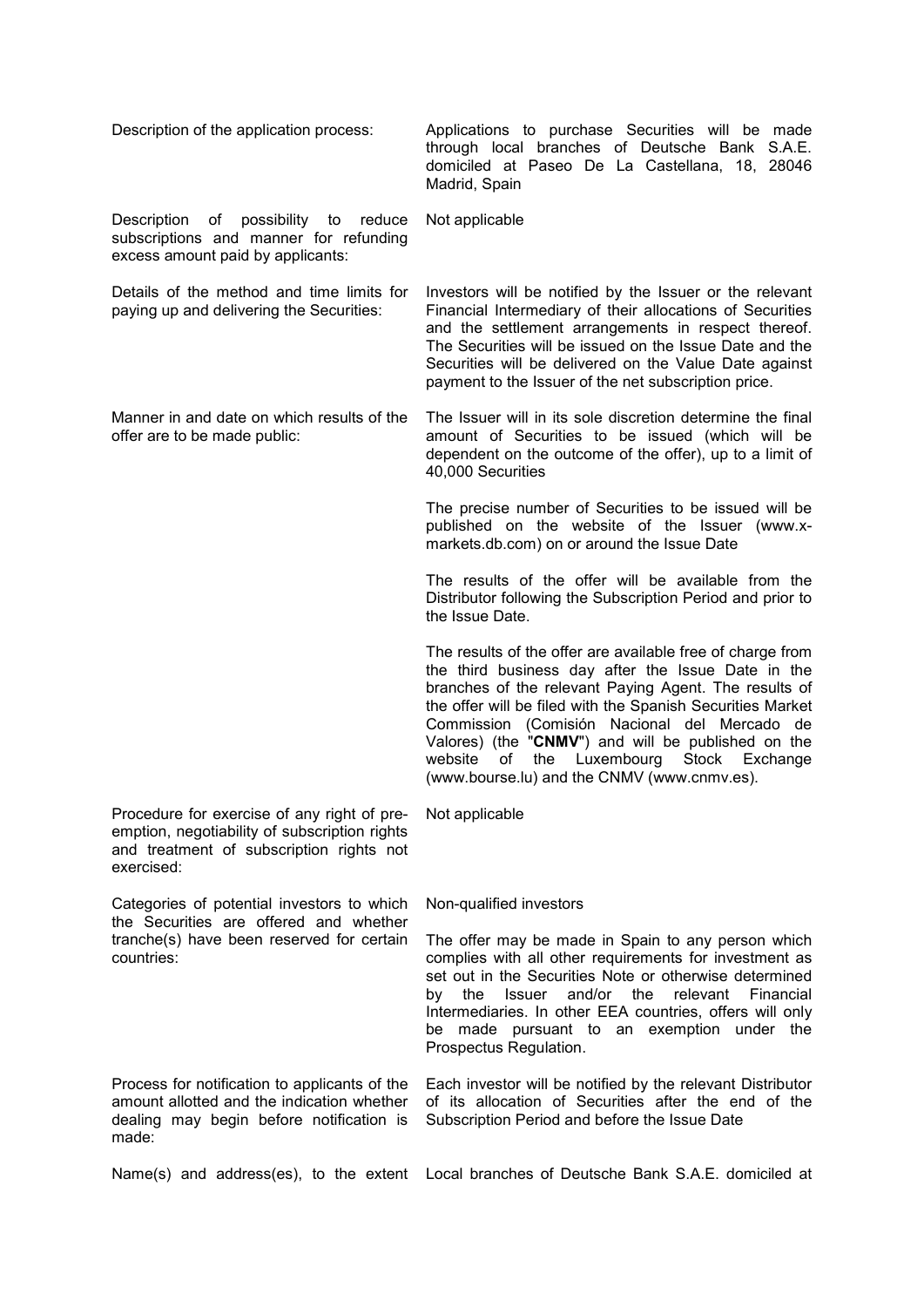| known to the Issuer, of the placement<br>agents in the various countries where the<br>offer takes place. | Paseo De La Castellana, 18, 28046 Madrid, Spain (the<br>"Distributor" and together with any other entities<br>appointed as a distributor in respect of the Securities<br>during the Subscription Period, the "Distributors")                                            |
|----------------------------------------------------------------------------------------------------------|-------------------------------------------------------------------------------------------------------------------------------------------------------------------------------------------------------------------------------------------------------------------------|
| Consent to use of Prospectus:                                                                            | The Issuer consents to the use of the Prospectus by the<br>following Financial Intermediaries (individual consent):<br>all local branches of Deutsche Bank S.A.E. domiciled at<br>Paseo De La Castellana, 18, 28046 Madrid, Spain                                       |
|                                                                                                          | Individual consent to the later resale and<br>final<br>of<br><b>Securities</b><br>the<br>by the<br>financial<br>placement<br>intermediaries is given in relation to Spain                                                                                               |
|                                                                                                          | The subsequent resale or final placement of Securities<br>by Financial Intermediaries can be made as long as this<br>Prospectus is valid in accordance with Article 12 of the<br>Prospectus Regulation.                                                                 |
| <b>Fees</b>                                                                                              |                                                                                                                                                                                                                                                                         |
| Fees paid by the Issuer to the distributor                                                               | Up to 5.00 per cent of the Issue Price                                                                                                                                                                                                                                  |
|                                                                                                          | The Distributor will purchase the securities at a discount<br>from the Issuer of up to 5.00 per cent. of the Issue Price<br>of the Securities placed through it (being the 0.00 per<br>cent. Placement Fee referred to below and a 5.00 per<br>cent. Distribution Fee). |
|                                                                                                          | Collectively, such fees are equivalent to approximately<br>0.50 per cent. per annum for 10 years.                                                                                                                                                                       |
| <b>Costs/Distribution Fees</b>                                                                           |                                                                                                                                                                                                                                                                         |
| Amount of any expenses and taxes                                                                         | Ex-ante entry costs:<br>6.865 %                                                                                                                                                                                                                                         |
| specifically charged to the subscriber or<br>purchaser:                                                  | 1.00 %<br>Ex-ante exit costs                                                                                                                                                                                                                                            |
|                                                                                                          | Ex-ante running costs on yearly basis: 0                                                                                                                                                                                                                                |
|                                                                                                          | Other expenses and taxes: none                                                                                                                                                                                                                                          |

Determination of the price by the Issuer Both the Initial Issue Price of the Notes with Conditional Coupons and the bid and ask prices quoted by the Issuer during its term are based on the Issuer's internal pricing models. Accordingly, unlike in an on exchange trading, for example for shares, the prices quoted during the term are not based on supply and demand. The prices in particular contain a margin which the Issuer determines at its free discretion and which may cover, in addition to the Issuer's proceeds, the costs of structuring, market making and settlement of Notes with Conditional Coupons, any applicable sales costs (distribution fee) and other costs.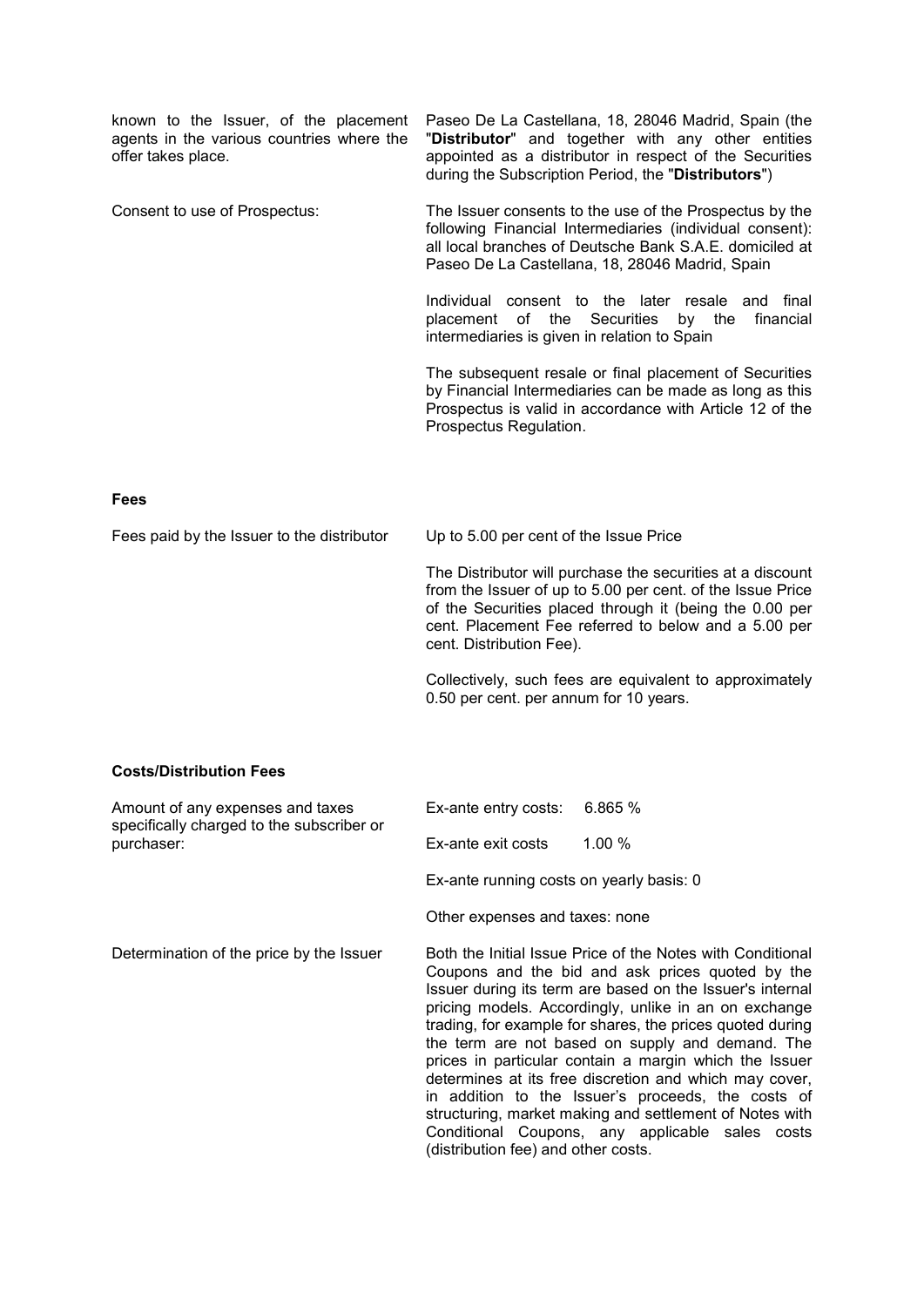| <b>Distribution fee</b>                                         | The bank (principal bank) will receive from the Issuer as<br>a distribution fee: up to 5.00 per cent of the purchase<br>price.                                                                              |
|-----------------------------------------------------------------|-------------------------------------------------------------------------------------------------------------------------------------------------------------------------------------------------------------|
| <b>Security ratings</b>                                         |                                                                                                                                                                                                             |
| Rating                                                          | The Securities have not been rated.                                                                                                                                                                         |
| Interests of natural and legal persons<br>involved in the issue |                                                                                                                                                                                                             |
| Interests of natural and legal persons<br>involved in the issue | Save for the Distributor regarding the fees as set out<br>under "Fees" above, so far as the Issuer is aware, no<br>person involved in the issue of the Securities has an<br>interest material to the offer. |
| <b>Publication of notices</b>                                   |                                                                                                                                                                                                             |
| Publication of notices                                          | Notices will, in deviation from §16(1) of the General<br>Conditions of the Securities, be published on the<br>website www.investment-products.db.com.                                                       |

## **Information relating to the Underlying**

Information on the Underlying, on the past and future performance of the Underlying and its volatility can be obtained on the public website http://www.stoxx.com/index.html and on the Bloomberg page: SX5E.

As at the date of these Final Terms, STOXX Limited appears in the register of administrators and benchmarks established and maintained by the European Securities and Markets Authority pursuant to Article 36 of the Benchmarks Regulation (EU) 2016/1011 of the European Parliament and of the Council of 8 June 2016 on indices used as benchmarks in financial instruments and financial contracts or to measure the performance of investment funds and amending Directives 2008/48/EC and 2014/17/EU and Regulation (EU) No 596/2014 ("**Benchmark Regulation**").

The sponsor of the index composing the Underlying (as specified below) also maintains an Internet Site at the following address where further information may be available in respect of the Underlying (including a description of the essential characteristics of the index, comprising, as applicable, the type of index, the method and formulas of calculation, a description of the individual selection process of the index components and the adjustment rules).

## Index Sponsor: **STOXX Limited**

Internet Site of Index Sponsor: **https://www.stoxx.com/**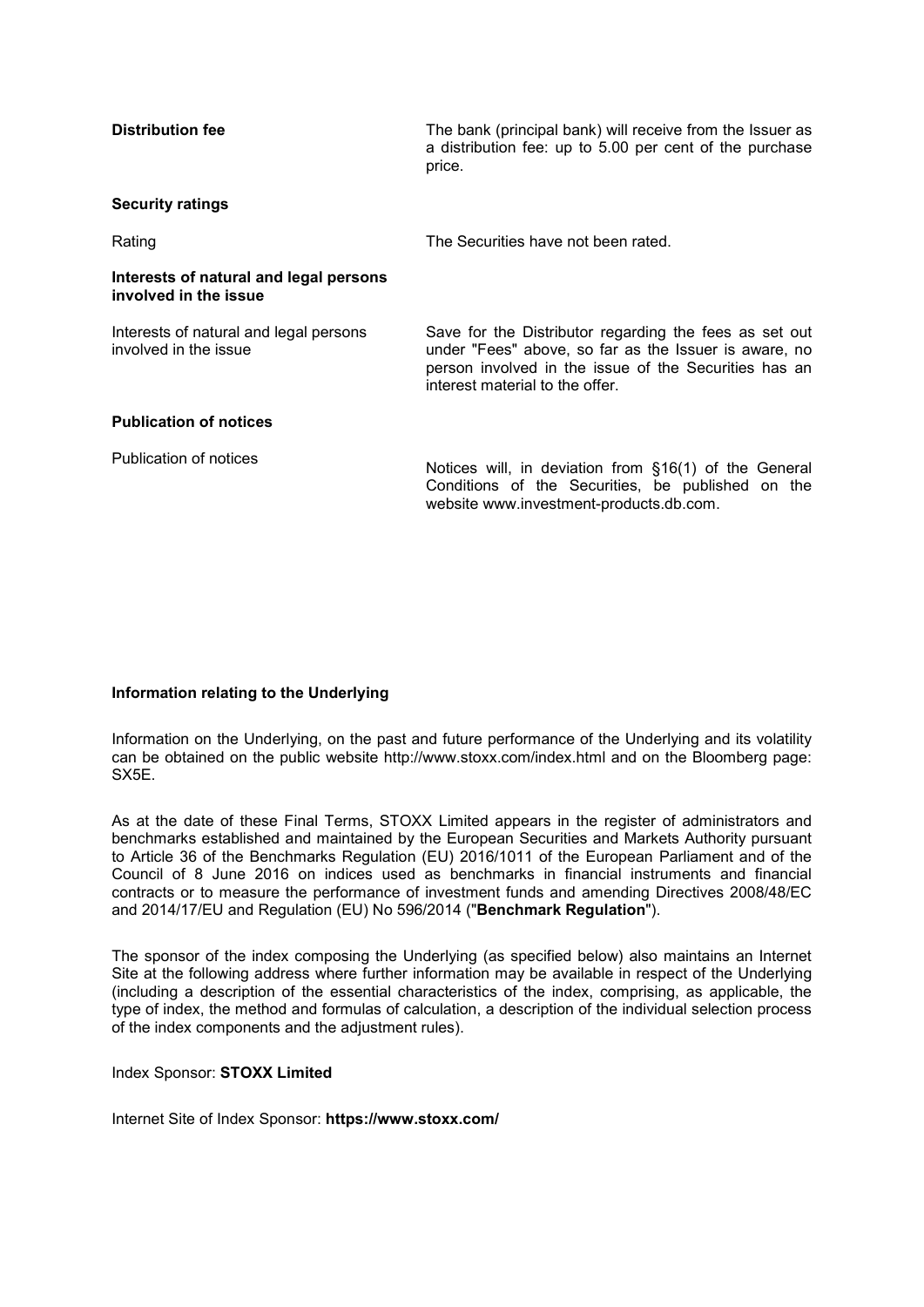## **Index Disclaimer:**

## **The EURO STOXX 50 Price EUR Index**

STOXX Limited ("**STOXX**") and its licensors (the "**Licensors**") have no relationship to the Issuer, other than the licensing of the EURO STOXX 50 Price EUR Index and the related trademarks for use in connection with the Securities.

## **STOXX and its Licensors do not:**

- **Sponsor, endorse, sell or promote the Securities.**
- Recommend that any person invest in the Securities or any other securities.
- Have any responsibility or liability for or make any decisions about the timing, amount or pricing of Securities.
- Have any responsibility or liability for the administration, management or marketing of the Securities.
- Consider the needs of the Securities or the owners of the Securities in determining, composing or calculating the EURO STOXX 50 Price EUR Index or have any obligation to do so.

**STOXX and its Licensors will not have any liability in connection with the Securities. Specifically, STOXX and its Licensors do not make any warranty, express or implied and disclaim any and all warranty about:**

- **The results to be obtained by the Securities, the owner of the Securities or any other person in connection with the use of the EURO STOXX 50 Price EUR Index and the data included in the EURO STOXX 50 Price EUR Index;**
- **The accuracy or completeness of the EURO STOXX 50 Price EUR Index and its data;**
- **The merchantability and the fitness for a particular purpose or use of the EURO STOXX 50 Price EUR Index and its data**
- **STOXX and its Licensors will have no liability for any errors, omissions or interruptions in the EURO STOXX 50 Price EUR Index or its data;**
- **Under no circumstances will STOXX or its Licensors be liable for any lost profits or indirect, punitive, special or consequential damages or losses, even if STOXX or its Licensors knows that they might occur.**

**The licensing agreement between the Issuer and STOXX is solely for their benefit and not for the benefit of the owners of the Securities or any other third parties.**

**Further information published by the Issuer**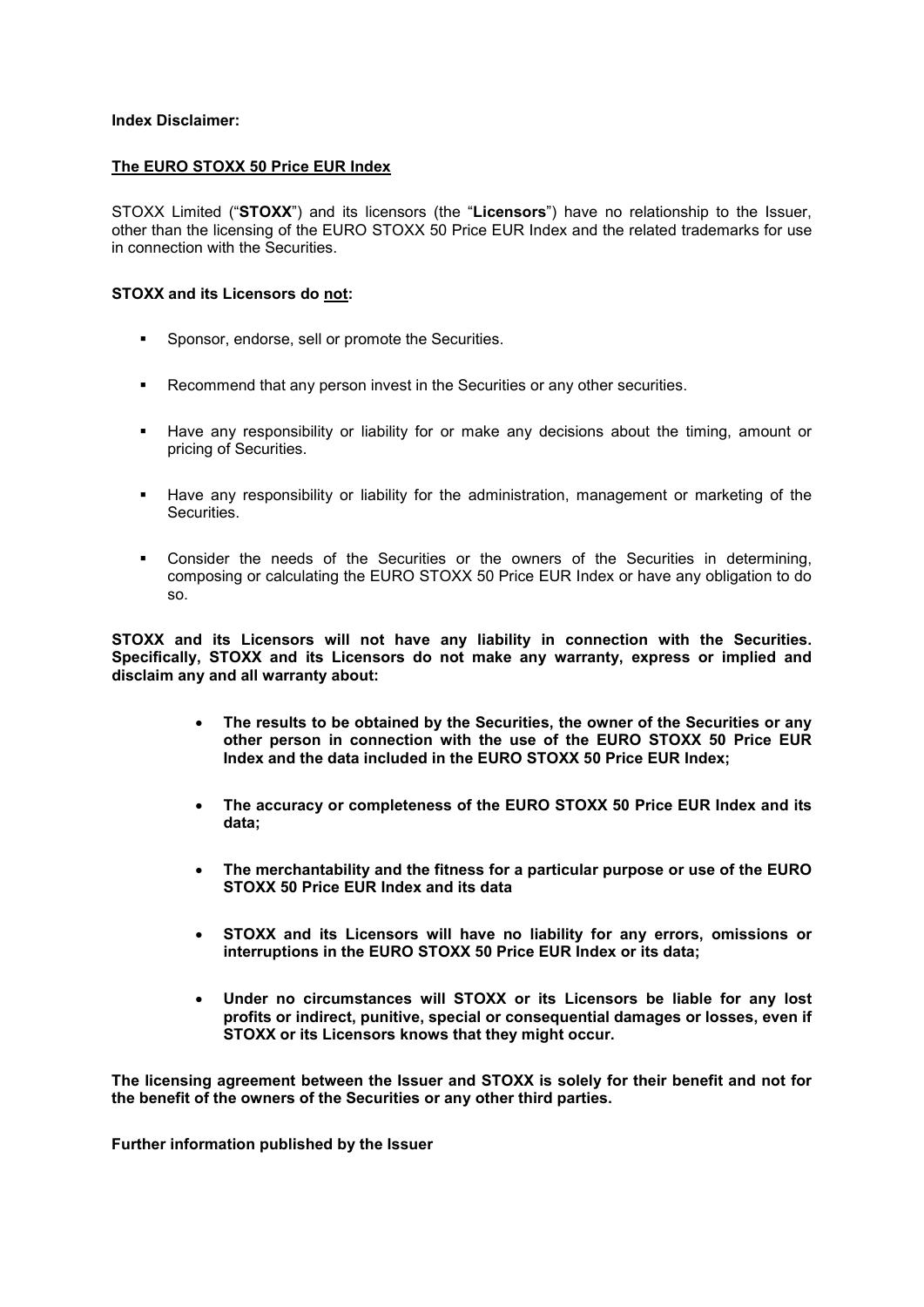The Issuer does not intend to provide any further information on the Underlying.

## **Country-specific information:**

## **Spain**

Offers may be made in Spain to any person which complies with all other requirements for investment as set out in the Base Prospectus or otherwise determined by the Issuer and/or the relevant financial intermediaries.

Agent in Spain The Agent is Deutsche Bank S.A.E. being as at the Issue Date at the following address Paseo De La Castellana, 18, 28046 Madrid, Spain.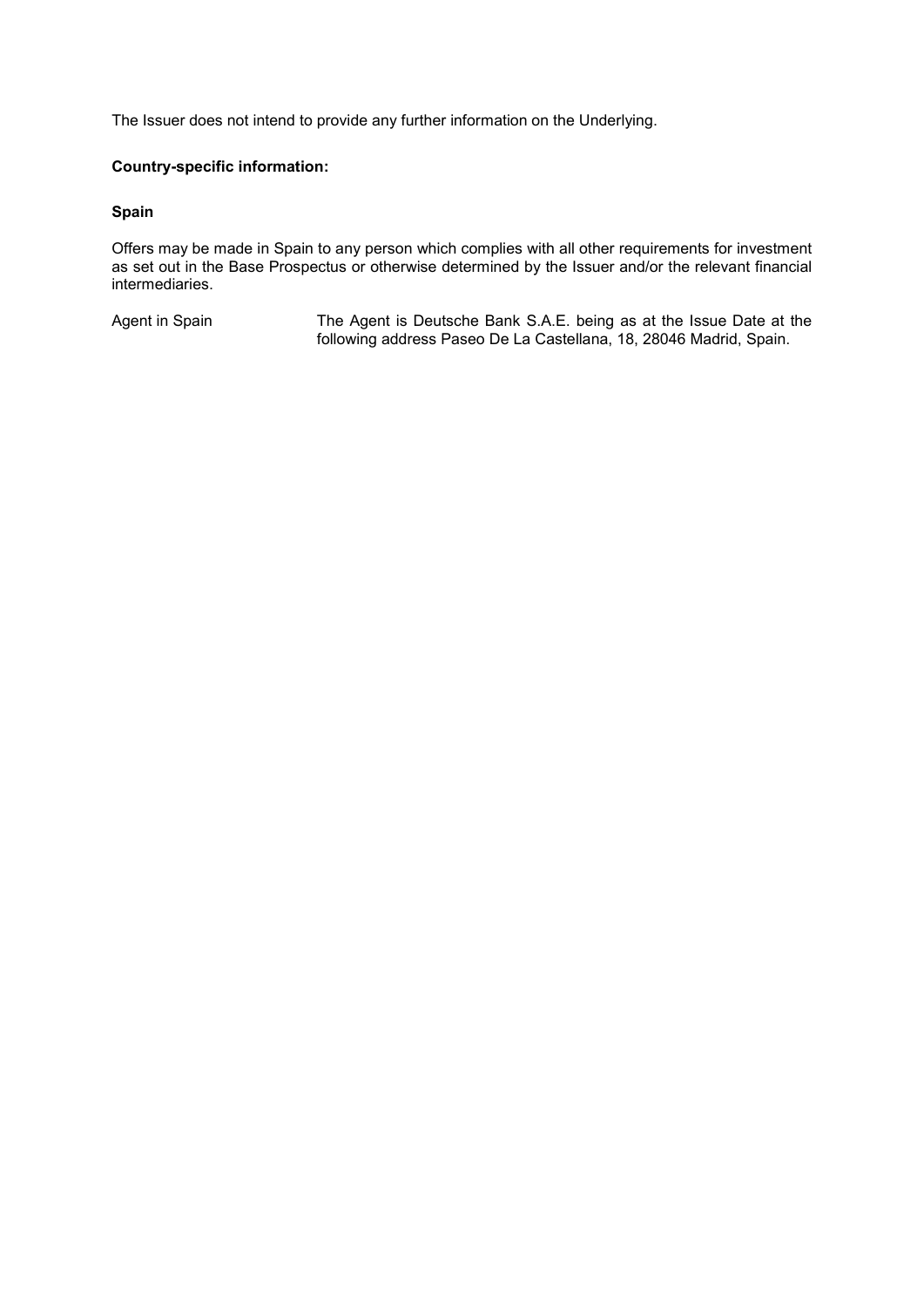# **Annex to the Final Terms**

## **Issue-specific summary**

## **Section A – Introduction containing warnings**

## **Warnings**

a) The summary should be read as an introduction to the Prospectus.

- b) Investors should base any decision to invest in the securities on a consideration of the Prospectus as a whole.
- c) Investors could lose all (total loss) or part of their invested capital.
- d) Where a claim relating to the information contained in the Prospectus is brought before a court, the plaintiff investors might, under national law, have to bear the costs of translating the Prospectus, including any supplements, as well as the corresponding Final Terms before the legal proceedings are initiated.
- e) Civil liability attaches only to those persons who have tabled and submitted the summary including any translation thereof, but only where the summary is misleading, inaccurate or inconsistent, when read together with the other parts of the Prospectus, or where it does not provide, when read together with the other parts of the Prospectus, key information in order to aid investors when considering whether to invest in such securities.
- f) You are about to purchase a product that is not simple and may be difficult to understand

## **Introductory information**

## **Name and international securities identification number**

The Notes (the "**Securities**") offered under this Prospectus have the following securities identification numbers:

ISIN: XS2011168726

## **Contact details of the issuer**

The Issuer (with Legal Entity Identifier (LEI) 7LTWFZYICNSX8D621K86) has its registered office at Taunusanlage 12, 60325 Frankfurt am Main, Federal Republic of Germany (telephone: +49-69-910-00).

## **Approval of the prospectus; competent authority**

The Prospectus consists of a Securities Notes and a Registration Document.

The Securities Note has been approved by the Commission de Surveillance du Secteur Financier ("**CSSF**") on 19 February 2021. The business address of the CSSF is: 283, route d'Arlon, L-1150 Luxembourg, Luxembourg (telephone: +352 (0)26 251-1).

The Registration Document has been approved by the Commission de Surveillance du Secteur Financier ("**CSSF**") on 6 April 2020. The business address of the CSSF is: 283, route d'Arlon, L-1150 Luxembourg, Luxembourg (telephone: +352 (0)26 251-1).

## **Section B – Key information on the Issuer**

## **Who is the issuer of the securities?**

## **Domicile and legal form of the issuer**

Deutsche Bank Aktiengesellschaft (commercial name: Deutsche Bank) is a credit institution and a stock corporation incorporated in Germany and accordingly operates under the laws of Germany. The Legal Entity Identifier (LEI) of Deutsche Bank is 7LTWFZYICNSX8D621K86. The Bank has its registered office in Frankfurt am Main, Germany. It maintains its head office at Taunusanlage 12, 60325 Frankfurt am Main, Germany.

## **Principal activities of the issuer**

The objects of Deutsche Bank, as laid down in its Articles of Association, include the transaction of all kinds of banking business, the provision of financial and other services and the promotion of international economic relations. The Bank may realise these objectives itself or through subsidiaries and affiliated companies. To the extent permitted by law, the Bank is entitled to transact all business and to take all steps which appear likely to promote the objectives of the Bank, in particular to acquire and dispose of real estate, to establish branches at home and abroad, to acquire, administer and dispose of participations in other enterprises, and to conclude enterprise agreements.

Deutsche Bank is organized into the following segments:

— Corporate Bank (CB);

- Investment Bank (IB);
- Private Bank (PB);
- Asset Management (AM);
- Capital Release Unit (CRU); and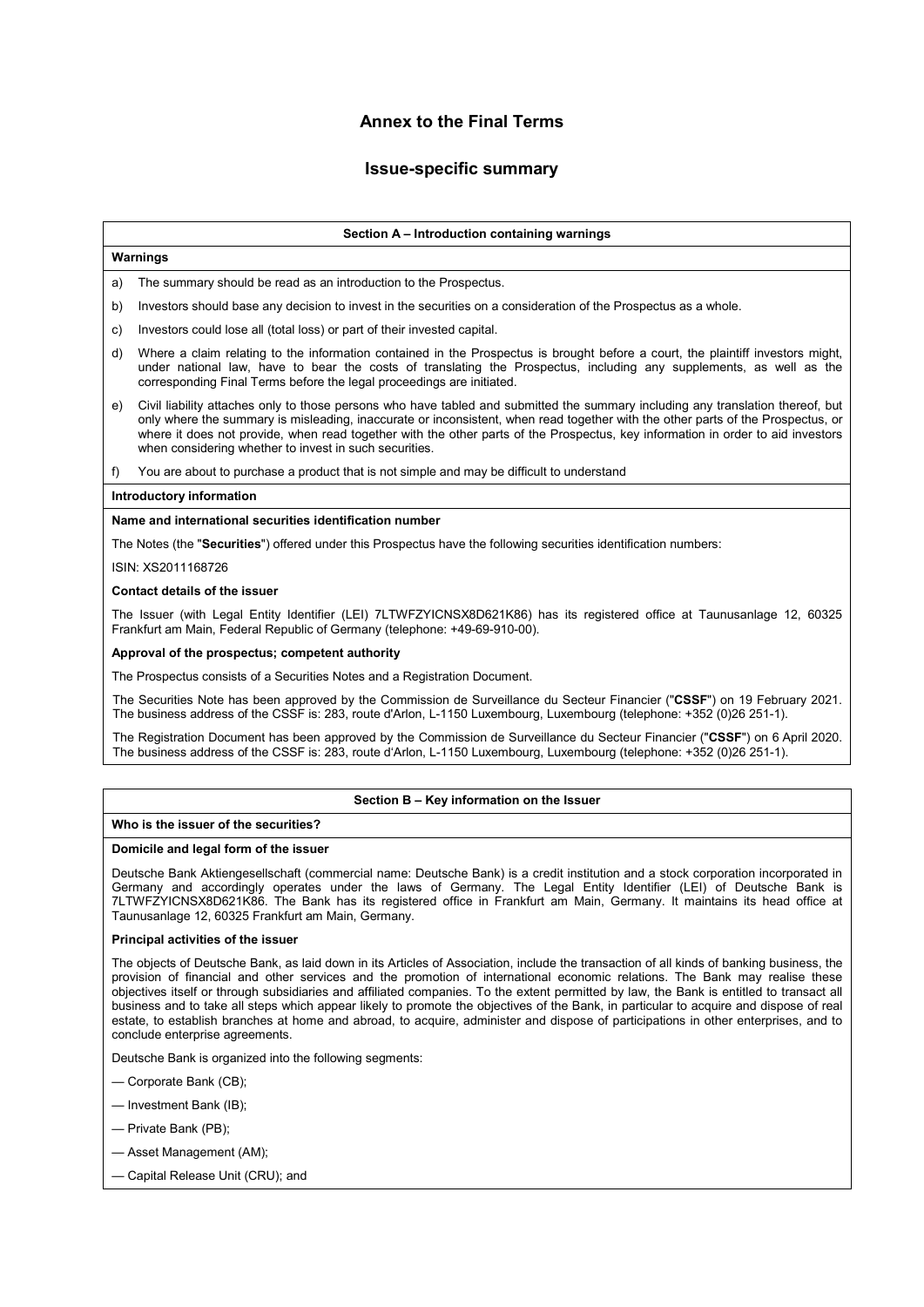— Corporate & Other (C&O).

In addition, Deutsche Bank has a country and regional organizational layer to facilitate a consistent implementation of global strategies.

The Bank has operations or dealings with existing and potential customers in most countries in the world. These operations and dealings include working through:

- subsidiaries and branches in many countries;
- representative offices in many other countries; and
- one or more representatives assigned to serve customers in a large number of additional countries.

#### **Major shareholders of the issuer**

Deutsche Bank is neither directly nor indirectly majority-owned or controlled by any other corporation, by any government or by any other natural or legal person severally or jointly.

Pursuant to German law and Deutsche Bank's Articles of Association, to the extent that the Bank may have major shareholders at any time, it may not give them different voting rights from any of the other shareholders.

Deutsche Bank is not aware of arrangements which may at a subsequent date result in a change of control of the company.

The German Securities Trading Act (*Wertpapierhandelsgesetz*) requires investors in publicly-traded corporations whose investments reach certain thresholds to notify both the corporation and the German Federal Financial Supervisory Authority (*Bundesanstalt für Finanzdienstleistungsaufsicht*) of such change within four trading days. The minimum disclosure threshold is 3 per cent. of the corporation's issued voting share capital. To the Bank's knowledge, there are only six shareholders holding more than 3 per cent. of Deutsche Bank shares or to whom more than 3 per cent. of voting rights are attributed, and none of these shareholders holds more than 10 per cent. of Deutsche Bank shares or voting rights.

#### **Identity of the key managing directors of the issuer**

The key managing directors of the issuer are members of the issuer's Executive Board. These are: Christian Sewing, Karl von Rohr, Fabrizio Campelli, Bernd Leukert, Stuart Wilson Lewis, James von Moltke, Alexander von zur Mühlen, Christiana Riley, Rebecca Short and Prof. Dr. Stefan Simon.

### **Identity of the Issuer's statutory auditors**

Until 31 December 2019, the independent auditor for the period covered by the historical financial information of Deutsche Bank was KPMG Aktiengesellschaft Wirtschaftsprüfungsgesellschaft ("KPMG"). KPMG is a member of the chamber of public accountants (Wirtschaftsprüferkammer). With effect as of 1 January 2020, Ernst & Young GmbH Wirtschaftsprüfungsgesellschaft ("EY") has been appointed as independent auditor. EY is a member of the chamber of public accountants (*Wirtschaftsprüferkammer*).

#### **What is the key financial information regarding the issuer?**

The key financial information included in the tables below as of and for the financial years ended 31 December 2019 and 31 December 2020 has been extracted from the audited consolidated financial statements prepared in accordance with IFRS as of 31 December 2020. The key financial information included in the tables below as of and for the three months ended 31 March 2020 and 31 March 2021 has been extracted from the unaudited consolidated interim financial information prepared as of 31 March 2021.

| <b>Statement of income</b><br>(in million Euro)                                               | Three months ended<br>31 March 2021<br>(unaudited) | Year ended<br>31 December 2020 | Three months<br>ended 31 March<br>2020 (unaudited) | Year ended<br>31 December 2019 |
|-----------------------------------------------------------------------------------------------|----------------------------------------------------|--------------------------------|----------------------------------------------------|--------------------------------|
| Net interest income                                                                           | 2,801                                              | 11,526                         | 3,251                                              | 13,749                         |
| Commissions and fee income                                                                    | 2,739                                              | 9,424                          | 2,439                                              | 9,520                          |
| Provision for credit losses                                                                   | 69                                                 | 1,792                          | 506                                                | 723                            |
| Net gains (losses) on financial<br>assets/liabilities<br>at fair value through profit or loss | 1,324                                              | 2,465                          | 395                                                | 193                            |
| Profit (loss) before income taxes                                                             | 1,589                                              | 1,021                          | 206                                                | (2,634)                        |
| Profit (loss)                                                                                 | 1,037                                              | 624                            | 66                                                 | (5,265)                        |

| <b>Balance sheet</b><br>(amounts in million Euro) | 31 March 2021<br>(unaudited) | 31 December 2020 | 31 December 2019 |
|---------------------------------------------------|------------------------------|------------------|------------------|
| Total assets                                      | 1,317,126                    | 1,325,259        | 1,297,674        |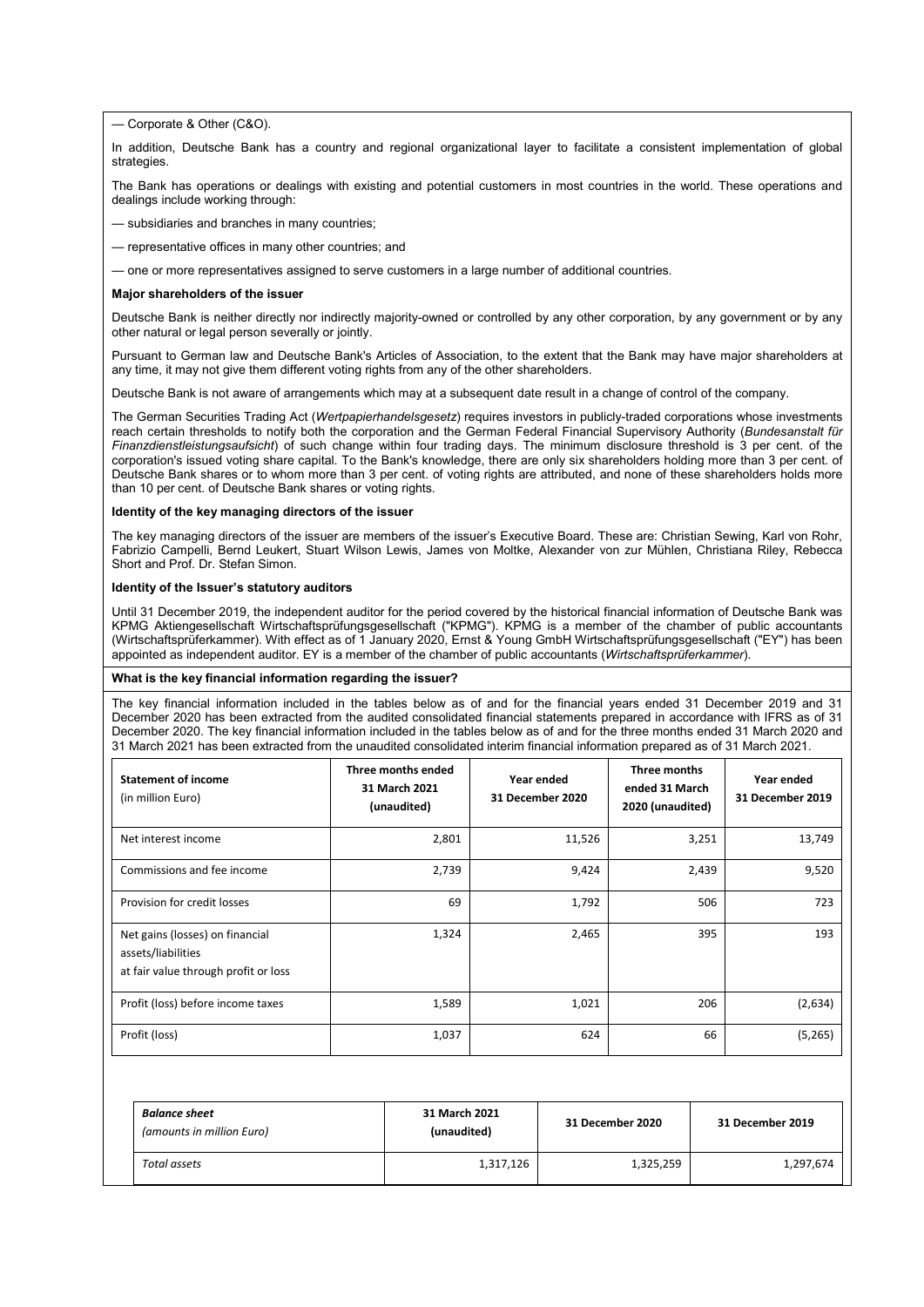| Senior debt                        | 89,626  | 93,391  | 101,187 |
|------------------------------------|---------|---------|---------|
| Subordinated debt                  | 8,487   | 7,352   | 6,934   |
| Loans at amortized cost            | 435,362 | 426,995 | 429,841 |
| Deposits                           | 577,796 | 568,031 | 572,208 |
| Total equity                       | 63,557  | 62,196  | 62,160  |
| Common Equity Tier 1 capital ratio | 13.7 %  | 13.6%   | 13.6%   |
| Total capital ratio (fully loaded) | 17.8%   | 17.3 %  | 17.4 %  |
| Leverage ratio (fully loaded)      | 4.6%    | 4.7%    | 4.2%    |

## **What are the key risks that are specific to the issuer?**

The Issuer is subject to the following key risks:

**Macroeconomic, Geopolitical and Market Environment:** As a global investment bank with a large private client franchise, our businesses are materially affected by global macroeconomic and financial market conditions. Significant risks exist that could negatively affect the results of operations and financial condition in some of our businesses as well as our strategic plans, including risks posed by the COVID-19 pandemic, deterioration of the economic outlook for the euro area and slowing in emerging markets, trade tensions between the United States and China as well between the United States and Europe, inflation risks and other geopolitical risks.

**Business and Strategy:** Our results of operation and financial condition have in the past been negatively impacted by the challenging market environment, uncertain macroeconomic and geopolitical conditions, lower levels of client activity, increased competition and regulation, and the immediate impact of our strategic decisions. If we are unable to improve our profitability, we may be unable to meet our strategic aspirations, and may have difficulty maintaining capital, liquidity and leverage at levels expected by market participants and our regulators.

**Regulation and Supervision:** Regulatory reforms enacted and proposed in response to weaknesses in the financial sector, together with increased regulatory scrutiny more generally, have had and continue to have a significant impact on us and may adversely affect our business and ability to execute our strategic plans. Competent regulators may prohibit us from making dividend payments or payments on our regulatory capital instruments or take other actions if we fail to comply with regulatory requirements.

**Capital Requirements**: Regulatory and legislative changes require us to maintain increased capital and bail-inable debt (debt that can be bailed in in resolution) and abide by tightened liquidity requirements. These requirements may significantly affect our business model, financial condition and results of operations as well as the competitive environment generally. Any perceptions in the market that we may be unable to meet our capital or liquidity requirements with an adequate buffer, or that we should maintain capital or liquidity in excess of these requirements or another failure to meet these requirements could intensify the effect of these factors on our business and results.

**Internal Control Environment:** A robust and effective internal control environment and adequate infrastructure (comprising people, policies and procedures, processes, controls assurance and IT systems) are necessary to ensure that we conduct our business in compliance with the laws, regulations and associated supervisory expectations applicable to us. We have identified the need to strengthen our internal control environment and infrastructure and have embarked on initiatives to accomplish this. If these initiatives are not successful or proceed too slowly, our reputation, regulatory position and financial condition may be materially adversely affected, and our ability to achieve our strategic ambitions may be impaired.

**Litigation, Regulatory Enforcement Matters and Investigations:** We operate in a highly and increasingly regulated and litigious environment, potentially exposing us to liability and other costs, the amounts of which may be substantial and difficult to estimate, as well as to legal and regulatory sanctions and reputational harm. We and our subsidiaries are involved in various litigation proceedings, including civil class action lawsuits, arbitration proceedings and other disputes with third parties, as well as regulatory proceedings and investigations by both civil and criminal authorities in jurisdictions around the world.

| Section C – Key information on the securities                                                                                                                              |
|----------------------------------------------------------------------------------------------------------------------------------------------------------------------------|
| What are the main features of the securities?                                                                                                                              |
| <b>Type of securities</b>                                                                                                                                                  |
| The Securities are Notes.                                                                                                                                                  |
| <b>Class of securities</b>                                                                                                                                                 |
| The Securities will be represented by a global security (the "Global Security"). No definitive Securities will be issued. The Securities<br>will be issued in bearer form. |
| Securities identification number(s) of the securities                                                                                                                      |
| ISIN: XS2011168726 WKN: DC5PTA                                                                                                                                             |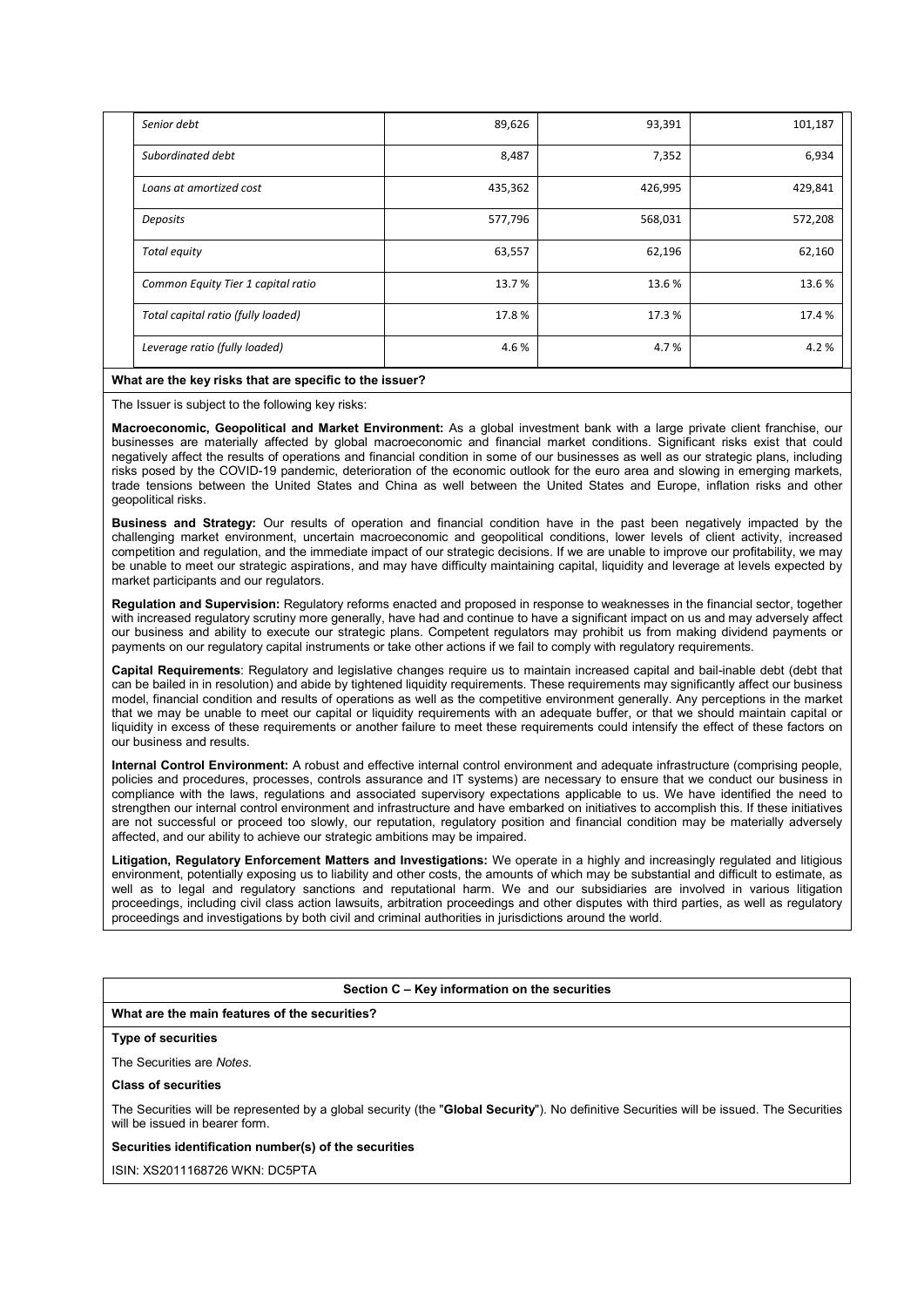### **Applicable law of the securities**

The Securities will be governed by German law. The constituting of the Securities may be governed by the laws of the jurisdiction of the Clearing Agent.

### **Restrictions on the free transferability of the securities**

Each Security is transferable in accordance with applicable law and any rules and procedures for the time being of any Clearing Agent through whose books such Security is transferred.

#### **Status of the securities**

The Securities constitute unsecured and unsubordinated preferred liabilities of the Issuer ranking *pari passu* among themselves and *pari passu* with all other unsecured and unsubordinated preferred liabilities of the Issuer, subject, however, to statutory priorities conferred to certain unsecured and unsubordinated preferred liabilities in the event of Resolution Measures imposed on the Issuer or in the event of the dissolution, liquidation, Insolvency, composition or other proceedings for the avoidance of Insolvency of, or against, the Issuer.

#### **Ranking of the securities**

The ranking of the Issuer's liabilities in insolvency or in the event of the imposition of Resolution Measures, such as a bail-in, is determined by German law. The Securities are unsecured unsubordinated preferred liabilities that would rank higher than the Issuer's regulatory capital, its subordinated liabilities and its unsecured unsubordinated non-preferred liabilities. The liabilities under the Securities rank *pari passu* with other unsecured unsubordinated preferred liabilities of the Issuer, including but not limited to derivatives, structured products and deposits not subject to protection. The liabilities under the Securities rank below liabilities protected in Insolvency or excluded from Resolution Measures, such as certain protected deposits.

#### **Rights attached to the securities**

The Securities provide holders of the Securities, on redemption or upon exercise, subject to a total loss, with a claim for payment of a cash amount. The Securities may also provide holders with an entitlement for the payment of a coupon.

The Autocallable Note with Conditional Coupons is linked to the performance of the Underlying. The way this Note works results from the following key features:

### *1. Coupon payments*

The Coupon Amount payable on a Coupon Payment Date depends on the value, price or level of the Underlying on the immediately preceding Observation Date.

- If the Performance of the Underlying on an Observation Date is above or equal to the Additional Coupon Threshold, investors will receive on the immediately following Coupon Payment Date a Coupon Amount equal to the product of (i) the Nominal Amount and (ii) the sum of the Additional Coupon plus the Coupon:
- b) If the Performance of the Underlying on an Observation Date is below the Additional Coupon Threshold but above or equal to the Coupon Threshold, investors will receive on the immediately following Coupon Payment Date a Coupon Amount equal to the product of (i) the Nominal Amount and (ii) the Coupon;
- c) If the Performance of the Underlying on an Observation Date is below the Coupon Threshold, the Coupon Amount will be zero and no Coupon Amount will be paid on the immediately following Coupon Payment Date.

The Performance of the Underlying on an Observation Date is determined as the quotient of (A) the value, price or level of the Underlying on an Observation Date, and (B) its Initial Reference Level.

### *2. Early redemption*

A check will be performed for this Note on each Observation Date other than the Valuation Date, as to whether the Performance of the Underlying is above or equal to the Redemption Threshold for such Observation Date (a Redemption Event). If a Redemption Event occurs, the Notes will be redeemed early at a Cash Amount equal to the product of (a) the Nominal Amount and (b) the sum of the Autocall Redemption Level for such Observation Date and the Autocall Additional Coupon for such Observation Date.

*3. Redemption at maturity, subject to early redemption.*

If the Final Performance of the Underlying:

- is above or equal to the Redemption Threshold for the Observation Date falling on the Valuation Date, investors receive on the Settlement Date a Cash Amount equal to the product of (i) the Nominal Amount and (ii) the sum of (A) one plus (B) the Final Additional Coupon;
- b) is below the Redemption Threshold for the Observation Date falling on the Valuation Date but above or equal to the Barrier, investors receive on the Settlement Date a Cash Amount equal to the Nominal Amount; or
- c) is below the Barrier, investors receive on the Settlement Date a Cash Amount equal to greater of zero and the product of (i) the Nominal Amount and (ii) one minus the greater of (A) zero, and (B) the Put Strike minus the Final Performance of the Underlying.

The Final Performance of the Underlying is determined as the quotient of (A) the Final Reference Level, and (B) its Initial Reference Level.

Investors have no claims to the/deriving from the Underlying.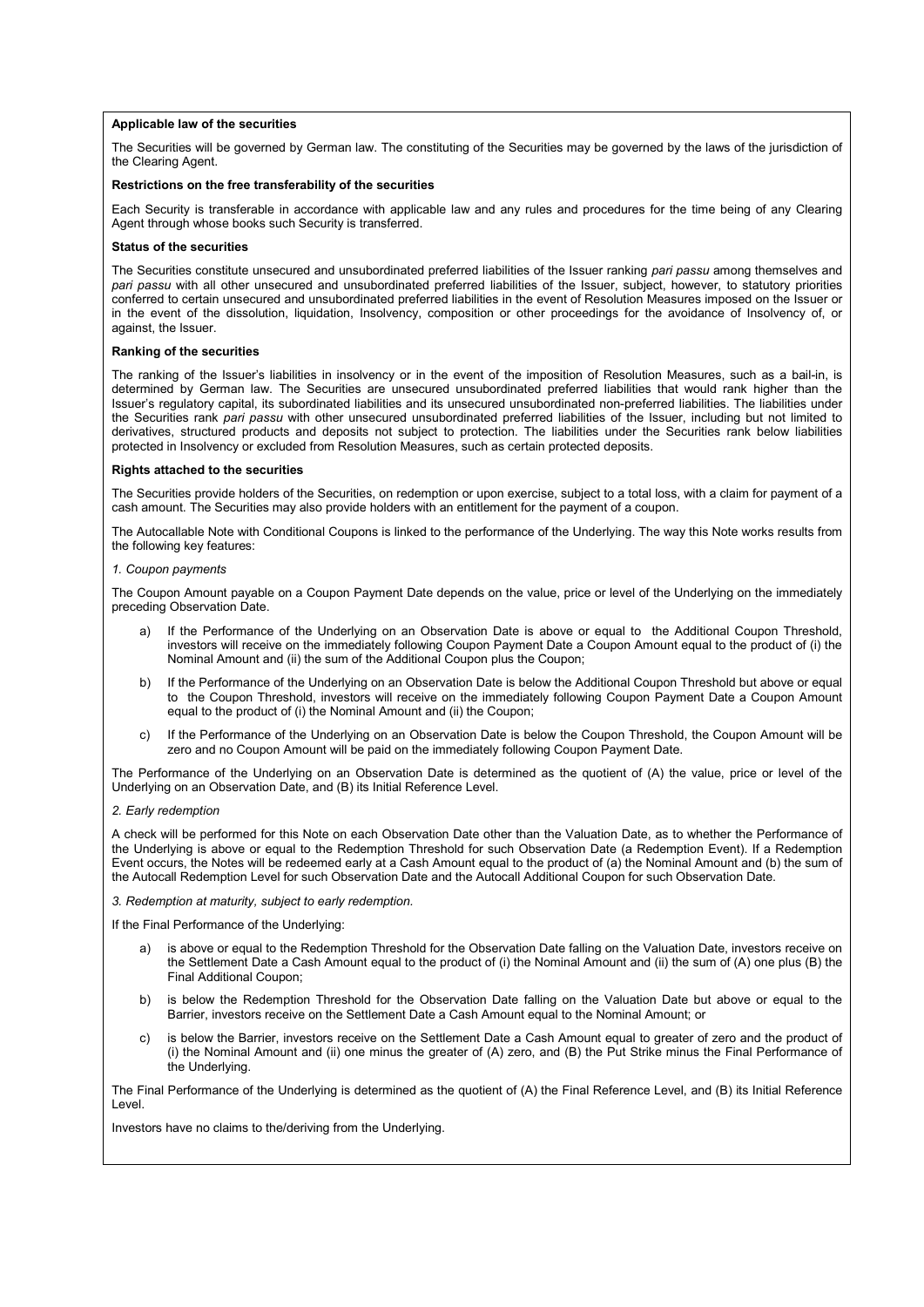| Security Type                     | Note / Autocallable Note with Conditional Coupons                                                                                                                                                                                                                                                           |
|-----------------------------------|-------------------------------------------------------------------------------------------------------------------------------------------------------------------------------------------------------------------------------------------------------------------------------------------------------------|
| <b>Issue Price</b>                | 100 per cent. of the Nominal Amount                                                                                                                                                                                                                                                                         |
| <b>Issue Date</b>                 | 29 September 2021                                                                                                                                                                                                                                                                                           |
| Nominal Amount                    | USD 2,000 per Note                                                                                                                                                                                                                                                                                          |
| Settlement                        | Cash Settlement                                                                                                                                                                                                                                                                                             |
| Initial Reference Level           | The Reference Level on the Initial Valuation Date                                                                                                                                                                                                                                                           |
| <b>Final Reference Level</b>      | The Reference Level on the Valuation Date                                                                                                                                                                                                                                                                   |
| Reference Level                   | In respect of any day, an amount (which shall be deemed to be a monetary value in the<br>Reference Currency) equal to: the Relevant Reference Level Value on such day quoted by or<br>published on the Reference Source as specified in the specification of the Underlying.                                |
| Relevant Reference Level<br>Value | The official closing level of the Underlying on the Reference Source                                                                                                                                                                                                                                        |
| Initial Valuation Date            | 29 September 2021                                                                                                                                                                                                                                                                                           |
| <b>Valuation Date</b>             | 29 September 2031                                                                                                                                                                                                                                                                                           |
| <b>Observation Dates</b>          | Each of 29 September 2022, 29 September 2023, 30 September 2024, 29 September 2025, 29<br>September 2026, 29 September 2027, 29 September 2028, 28 September 2029, 30 September<br>2030 and the Valuation Date.                                                                                             |
| <b>Coupon Observation Dates</b>   | Each Observation Date                                                                                                                                                                                                                                                                                       |
| Coupon Payment Date               | Each of 3 October 2022, 3 October 2023, 2 October 2024, 1 October 2025, 1 October 2026, 1<br>October 2027, 3 October 2028, 2 October 2029, 2 October 2030 and the Settlement Date or, if<br>such day is not a Business Day, the Coupon Payment Date is postponed to the next day which is<br>a Business Day |
| <b>Business Day Convention</b>    | Following Business Day Convention                                                                                                                                                                                                                                                                           |
| <b>Barrier</b>                    | 65 per cent. of the Initial Reference Level                                                                                                                                                                                                                                                                 |
| Cash Amount                       | (a)<br>If on an Observation Date other than the Valuation Date the Performance of the<br>Underlying is above or equal to the Redemption Threshold (a "Redemption Event"), an<br>amount equal to the product of:                                                                                             |
|                                   | (i)<br>the Nominal Amount; and                                                                                                                                                                                                                                                                              |
|                                   | the sum of:<br>(ii)                                                                                                                                                                                                                                                                                         |
|                                   | (A)<br>the Autocall Redemption Level for such Observation Date; and                                                                                                                                                                                                                                         |
|                                   | the Autocall Additional Coupon for such Observation Date, or<br>(B)                                                                                                                                                                                                                                         |
|                                   | If a Redemption Event has not occurred, and:<br>(b)                                                                                                                                                                                                                                                         |
|                                   | if the Final Performance is above or equal to the Redemption Threshold, an<br>(i)                                                                                                                                                                                                                           |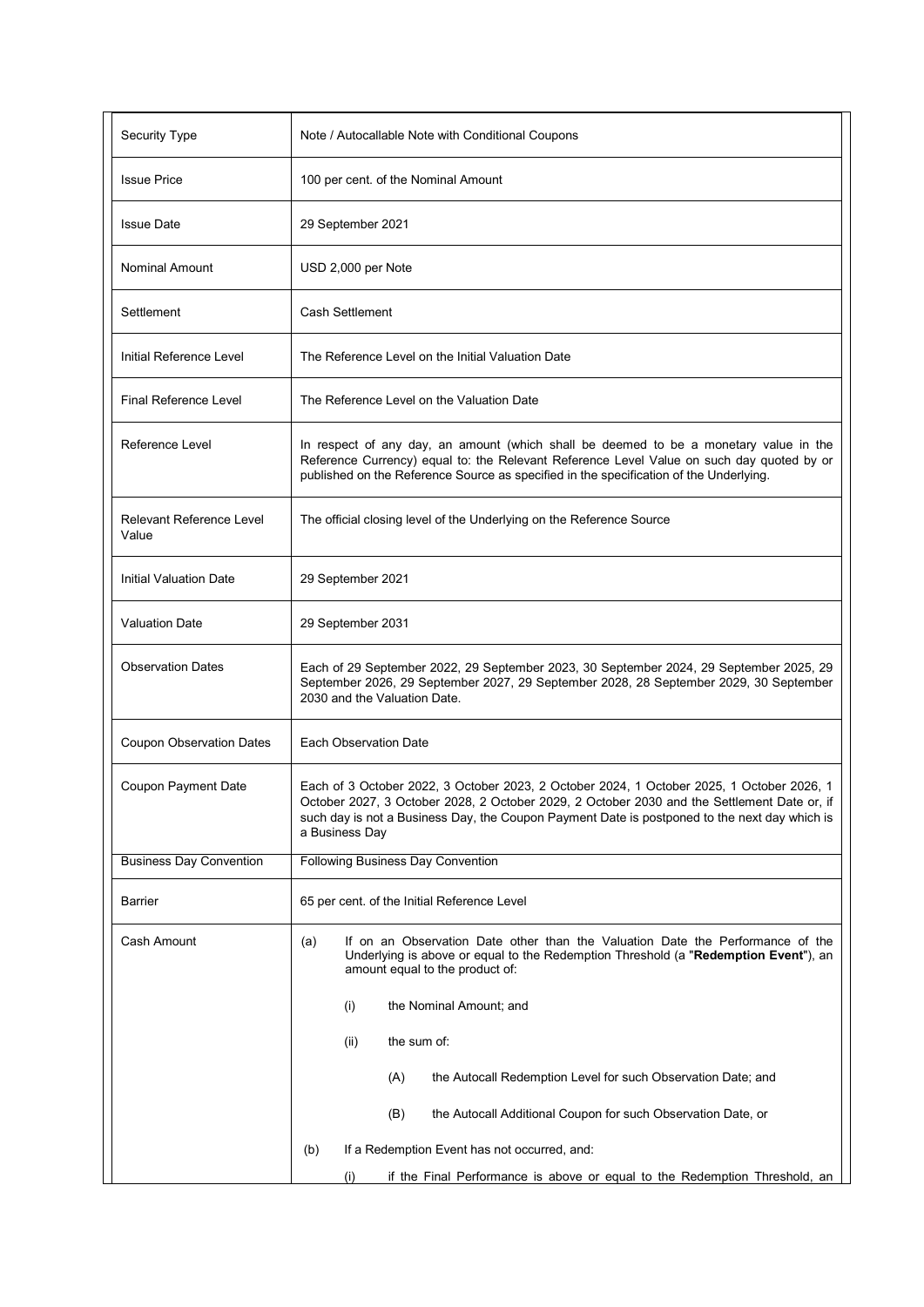|                                    | amount equal to the product of:                                                                                                                                                                                   |
|------------------------------------|-------------------------------------------------------------------------------------------------------------------------------------------------------------------------------------------------------------------|
|                                    | (A)<br>the Nominal Amount; and                                                                                                                                                                                    |
|                                    | (B)<br>the sum of:                                                                                                                                                                                                |
|                                    | (1)<br>one; and                                                                                                                                                                                                   |
|                                    | (II)<br>the Final Additional Coupon; or                                                                                                                                                                           |
|                                    | (ii)<br>if the Final Performance is below the Redemption Threshold but above or equal<br>to the Barrier, an amount equal to the Nominal Amount; or                                                                |
|                                    | (iii)<br>if the Final Performance is below the Barrier, an amount (subject to a minimum<br>of zero) equal to the product of:                                                                                      |
|                                    | (A)<br>the Nominal Amount; and                                                                                                                                                                                    |
|                                    | (B)<br>the difference between:                                                                                                                                                                                    |
|                                    | (1)<br>one minus,                                                                                                                                                                                                 |
|                                    | (II)<br>the greater of (1) zero and (2) the Put Strike minus the Final<br>Performance.                                                                                                                            |
| Coupon Payment                     | Coupon Payment applies. In respect of an Observation Date:                                                                                                                                                        |
|                                    | if the Performance of the Underlying is above or equal to the Coupon Threshold, the<br>(a)<br>Coupon Payment of the Coupon Amount will be made on the next Coupon Payment<br>Date, or                             |
|                                    | if the Performance of the Underlying is below the Coupon Threshold, no Coupon<br>(b)<br>Payment will be made on the next Coupon Payment Date.                                                                     |
| Coupon Amount                      | If on an Observation Date, the Performance of the Underlying is above or equal to the<br>(a)<br>Additional Coupon Threshold, the Coupon Amount will be equal to the product of:                                   |
|                                    | the Nominal Amount; and<br>(i)                                                                                                                                                                                    |
|                                    | the sum of:<br>(ii)                                                                                                                                                                                               |
|                                    | (A)<br>the Additional Coupon; plus                                                                                                                                                                                |
|                                    | (B)<br>the Coupon, or                                                                                                                                                                                             |
|                                    | if on an Observation Date, the Performance of the Underlying is below the Additional<br>(b)<br>Coupon Threshold but above or equal to the Coupon Threshold, the Coupon Amount will<br>be equal to the product of: |
|                                    | (i)<br>the Nominal Amount; and                                                                                                                                                                                    |
|                                    | the Coupon.<br>(ii)                                                                                                                                                                                               |
| <b>Additional Coupon</b>           | 2.17 per cent.                                                                                                                                                                                                    |
| <b>Additional Coupon Threshold</b> | 90 per cent. of the Initial Reference Level                                                                                                                                                                       |
| Autocall Additional Coupon         | 2.17 per cent.                                                                                                                                                                                                    |
| Autocall Redemption Level          | 100 per cent.                                                                                                                                                                                                     |
| Coupon                             | 2.17 per cent.                                                                                                                                                                                                    |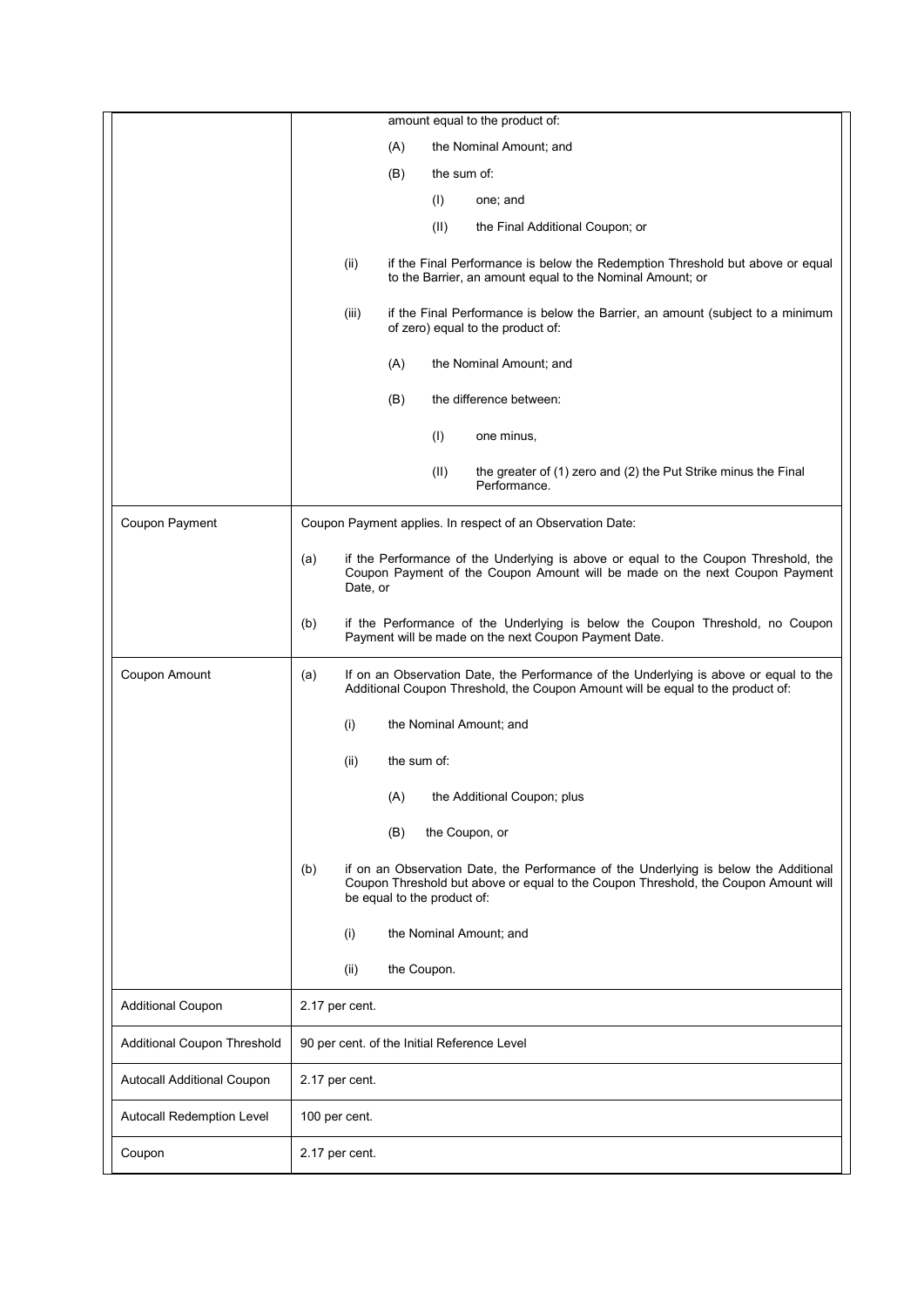| Coupon Threshold                          | 80 per cent. of the Initial Reference Level                                                                                                                                                                                        |
|-------------------------------------------|------------------------------------------------------------------------------------------------------------------------------------------------------------------------------------------------------------------------------------|
| Early Redemption Date                     | In respect of an Observation Date other than the Valuation Date, the Coupon Payment Date<br>immediately following such Observation Date                                                                                            |
| <b>Final Additional Coupon</b>            | 2.17 per cent.                                                                                                                                                                                                                     |
| <b>Final Performance</b>                  | In respect of the Underlying, the quotient of (a) the Final Reference Level (as numerator), and (b)<br>the Initial Reference Level (as denominator)                                                                                |
| Performance                               | In respect of the Underlying and an Observation Date, the quotient of (a) Redemption<br>Determination Amount in respect of such Observation Date (as numerator), and (b) the Initial<br>Reference Level (as denominator)           |
| <b>Put Strike</b>                         | 100 per cent.                                                                                                                                                                                                                      |
| <b>Redemption Determination</b><br>Amount | The Relevant Reference Level Value of the Underlying on an Observation Date                                                                                                                                                        |
| <b>Redemption Threshold</b>               | 100 per cent. of the Initial Reference Level                                                                                                                                                                                       |
| Settlement Date                           | if a Redemption Event has occurred on an Observation Date, the Settlement Date will be<br>(a)<br>the Early Redemption Date scheduled to fall immediately after the date on which such<br>Observation Date is scheduled to fall: or |
|                                           | if a Redemption Event has not occurred, the Settlement Date will be the later of (i)<br>(b)<br>1 October 2031 and (ii) the second Business Day after the Valuation Date                                                            |

| Number of Securities:                         | Up to 40,000 Securities at USD 2,000 each with an aggregate nominal amount of up to USD<br>80,000,000 |
|-----------------------------------------------|-------------------------------------------------------------------------------------------------------|
| Currency:                                     | United States Dollars ("USD")                                                                         |
| Name and address of the<br>Paying Agent:      | Deutsche Bank AG                                                                                      |
|                                               | Taunusanlage 12                                                                                       |
|                                               | 60325 Frankfurt am Main                                                                               |
|                                               | Germany                                                                                               |
| Name and address of the<br>Calculation Agent: | Deutsche Bank AG                                                                                      |
|                                               | Taunusanlage 12                                                                                       |
|                                               | 60325 Frankfurt am Main                                                                               |
|                                               | Germany                                                                                               |
| Underlying:                                   | Type: Index                                                                                           |
|                                               | Name: EURO STOXX 50 Price EUR Index                                                                   |
|                                               | Index Sponsor: STOXX Limited                                                                          |
|                                               | Reference Currency: EUR                                                                               |

**Information on the historical and ongoing performance of the Underlying and its volatility can be obtained on the public website under https://www.stoxx.com/ and on** *the page Reuters RIC: .SX5E*

## **Limitations to the rights attached to the Securities**

Under the conditions set out in the Terms and Conditions, the Issuer is entitled to terminate the Securities and to amend the Terms and Conditions.

## **Where will the securities be traded?**

Application has been made to list the Securities on the Official List of the Luxembourg Stock Exchange and to trade them on the Regulated Market of the Luxembourg Stock Exchange, which is a regulated market for the purposes of Directive 2014/65/EU (as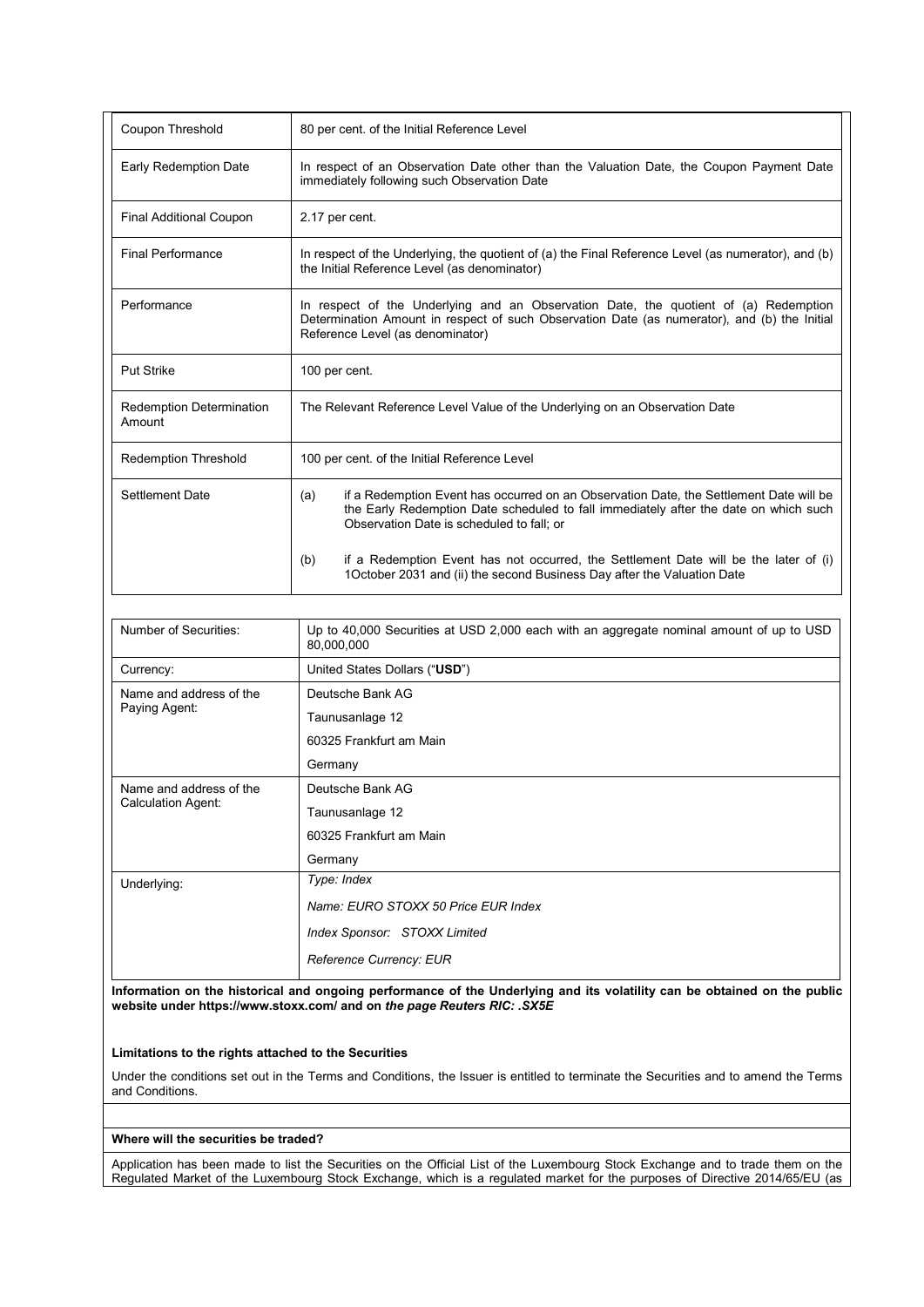### amended).

## **What are the key risks that are specific to the securities?**

#### **Risks at maturity**

If the Performance of the Underlying is below the Coupon Threshold on an Observation Date no Coupon Amount will be paid on the immediately following Coupon Payment Date. If the Final Performance of the Underlying is below the Barrier, the Cash Amount plus any Coupon Amounts may be less than the purchase price of the Note. In such case investors will suffer a loss. At worst, the investor may suffer a total loss of capital invested if the Final Reference Level of the Underlying is zero.

#### **Risks associated with Market Disruptions**

Subject to certain conditions being met, the Calculation Agent may determine that a Market Disruption has occurred. This means that the price or level of the Underlying cannot be determined, at least temporarily. Market Disruptions may occur on an exchange relevant for the Underlying, particularly in the event of trade interruptions. This may have an effect on the timing of valuation and may delay payments on or the settlement of the Securities.

## **Risks associated with Adjustment and Termination Events**

Subject to certain conditions being met, the Issuer may replace Underlyings, adjust the Final Terms or terminate the Securities. In case of a termination, the Issuer will pay, usually prior to the scheduled settlement date of the Securities, an amount determined by the Calculation Agent. Such amount may be significantly less than an investor's initial investment in Securities and in certain circumstances may be zero.

Any adjustment or termination of the Securities or replacement of an Underlying may lead to a loss in value of the Securities or may at maturity lead to the realisation of losses or even to the total loss of the invested amount. It is also not excluded that an adjustment measure will later prove to be incorrect or to be disadvantageous for Securityholders. A Securityholder could also be put in an economically worse position by the adjustment measure than before such adjustment measure.

#### **Risks associated with Underlying**

Market risk is the most significant cross-product risk factor in connection with Underlyings of all kinds. An investment in Securities linked to any Underlying may bear similar market risks to a direct investment in the relevant index**.**

The performance of Securities depends on the performance of the price or level of the Underlying and therefore on the value of the embedded option. This value may be subject to major fluctuations during the term. The higher the volatility of the Underlying is, the greater the expected intensity of such fluctuations is. Changes in the price or level of the Underlying will affect the value of the Securities, but it is impossible to predict whether the price or level of the Underlying will rise or fall.

Securityholders thus bear the risk of unfavourable performance of the Underlying, which may lead to loss in value of the Securities or a reduction of the cash amount, up to and including total loss.

#### **Exchange rate / currency risks**

An investment in the Securities involves exchange rate and/or currency risks, if the Settlement Currency of the Securities is different from the currency of a Securityholder's home jurisdiction. In addition to the risk of an adverse development of the Underlying there is the risk of a loss in value of the relevant rate of exchange which can, respectively, offset any favourable development of the Underlying.

#### **The Securities may be Illiquid**

It is not possible to predict if and to what extent a secondary market may develop in the Securities or at what price the Securities will trade in the secondary market or whether such market will be liquid. Insofar and as long as the Securities are listed or quoted or admitted to trading on a stock exchange, no assurance is given that any such listing or quotation or admission to trading will be maintained. Higher liquidity does not necessarily result from a listing, quotation or admission to trading.

If the Securities are not listed or quoted or admitted to trading on any stock exchange or quotation system, pricing information for the Securities may be more difficult to obtain and the liquidity of the Securities may be adversely affected. The liquidity of the Securities may also be affected by restrictions on offers and sales of the Securities in some jurisdictions.

Even where an investor is able to realise its investment in the Securities by selling this may be at a substantially lower value than its original investment in the Securities. Depending on the structure of the Securities, the realisation value at any time may be zero (0), which means a total loss of the capital invested. In addition, a transaction fee may be payable in respect of a sale of the Securities.

#### **Regulatory Bail-in and other Resolution Measures**

Laws enable the competent resolution authority to also take measures in respect of the Securities. These measures may have an adverse effect on the Securityholders.

If the legal requirements are met in respect of the Issuer, BaFin, as the resolution authority, may, in addition to other measures, write down Securityholders' claims from the Securities in part or in full or convert them into equity (shares) of the Issuer ("**Resolution Measures**"). Other Resolution Measures available include (but are not limited to) transferring the Securities to another entity, varying the terms and conditions of the Securities (including, but without limitation to, varying the maturity of the Securities) or cancelling the Securities. The competent resolution authority may apply Resolution Measures individually or in any combination.

If the resolution authority takes Resolution Measures, Securityholders bear the risk of losing their claims from the Securities. In particular, this includes their claims for payment of the cash amount or redemption amount or for delivery of the delivery item.

**Section D – Key information on the offer of securities to the public and/or the admission to trading on a regulated market**